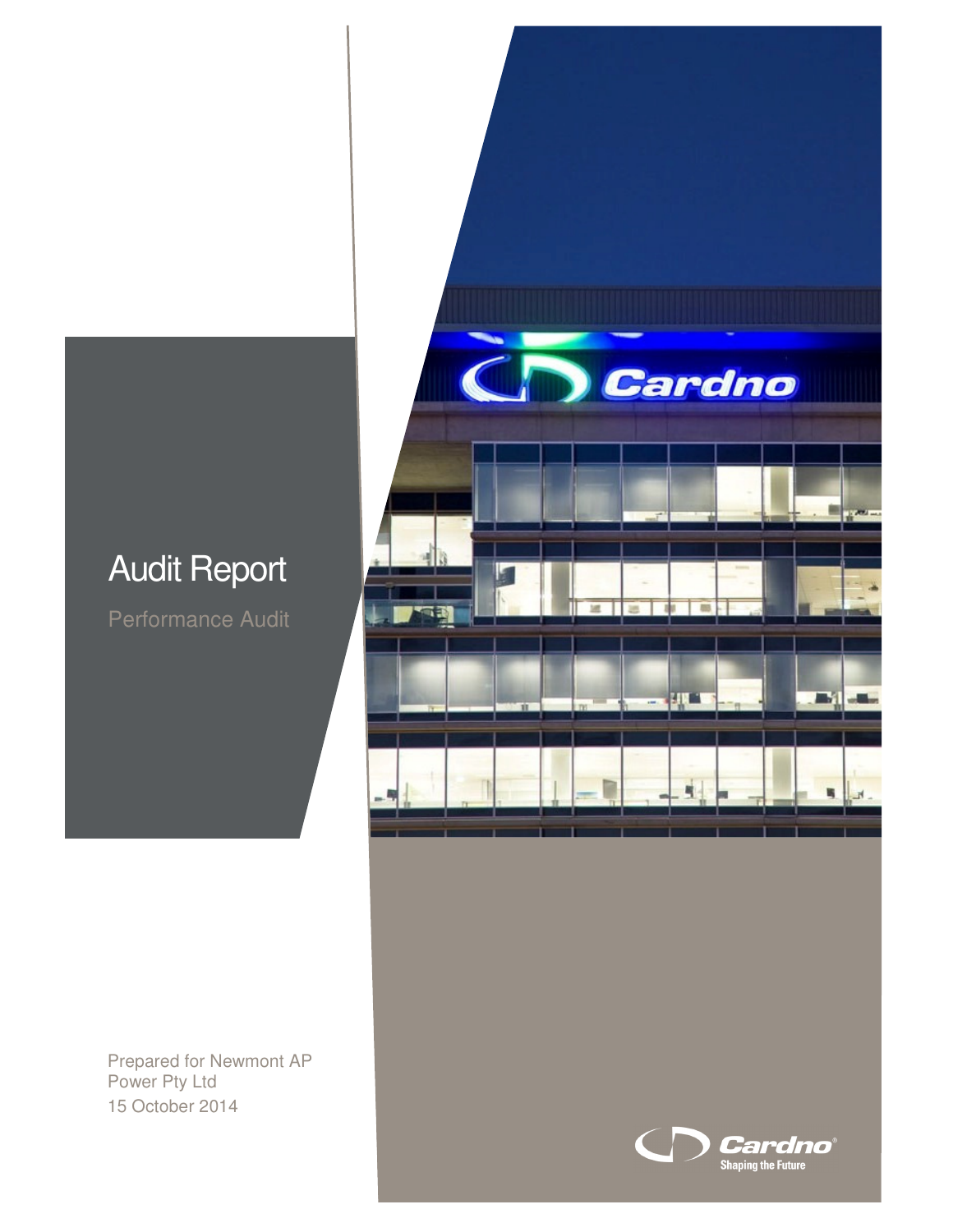

## Contact Information

**Cardno (QLD) Pty Ltd**  ABN 57 051 074 992

Level 11, Green Square North Tower 515 St Paul's Terrace Locked Bag 4006 Fortitude Valley Qld 4006

Telephone: 07 3369 9822 Facsimile: 07 3369 9722 International: +61 7 3369 9822

# Document Information

| Prepared for        | Newmont AP Power Pty<br>l td                          |
|---------------------|-------------------------------------------------------|
| <b>Project Name</b> | Performance Audit                                     |
| File Reference      | Newmont AP Power - Audit<br>Report - Report v1.1.docx |
| Job Reference       | 3604-56                                               |
| Date                | 15 October 2014                                       |

www.cardno.com.au

# Document Control

| Version | <b>Date</b> | <b>Description of Revision</b> | Prepared<br>By | <b>Prepared</b><br>(Signature) | Reviewed<br>$\tilde{a}$ | <b>Reviewed</b><br>(Signature) |
|---------|-------------|--------------------------------|----------------|--------------------------------|-------------------------|--------------------------------|
| 0.1     | 22/09/14    | Draft for client comment       | Simon Martin   | Sim Martin                     | Stephen<br>Walker       | <b>SVW</b>                     |
| 0.2     | 30/09/14    | Draft for ERA comment          | Simon Martin   | Sim Mati                       | Stephen<br>Walker       | <b>SVW</b>                     |
| 1.0     | 15/10/14    | Final to ERA                   | Patrick Lamb   | PL                             | Stephen<br>Walker       | <b>SVW</b>                     |

| Version | <b>Reason for Issue</b>  | <b>Approved for</b><br><b>Release</b><br>By | <b>Approved</b><br>(Signature) | <b>Approved</b><br>Release<br><b>Date</b> |
|---------|--------------------------|---------------------------------------------|--------------------------------|-------------------------------------------|
| 0.1     | Draft for client comment | Stephen Walker                              | <b>SVW</b>                     | 22/09/14                                  |
| 0.2     | Draft for ERAWA comment  | Stephen Walker                              | <b>SVW</b>                     | 30/09/14                                  |
| 1.0     | Final to ERA             | Stephen Walker                              | <b>SVW</b>                     | 15/10/14                                  |

© Cardno 2014. Copyright in the whole and every part of this document belongs to Cardno and may not be used, sold, transferred, copied or reproduced in whole or in part in any manner or form or in or on any media to any person other than by agreement with Cardno.

This document is produced by Cardno solely for the benefit and use by the client in accordance with the terms of the engagement. Cardno does not and shall not assume any responsibility or liability whatsoever to any third party arising out of any use or reliance by any third party on the content of this document.

Prepared for Newmont AP Power Pty Ltd **Page in the United States and AP Page in the Page in the Page in the Page i**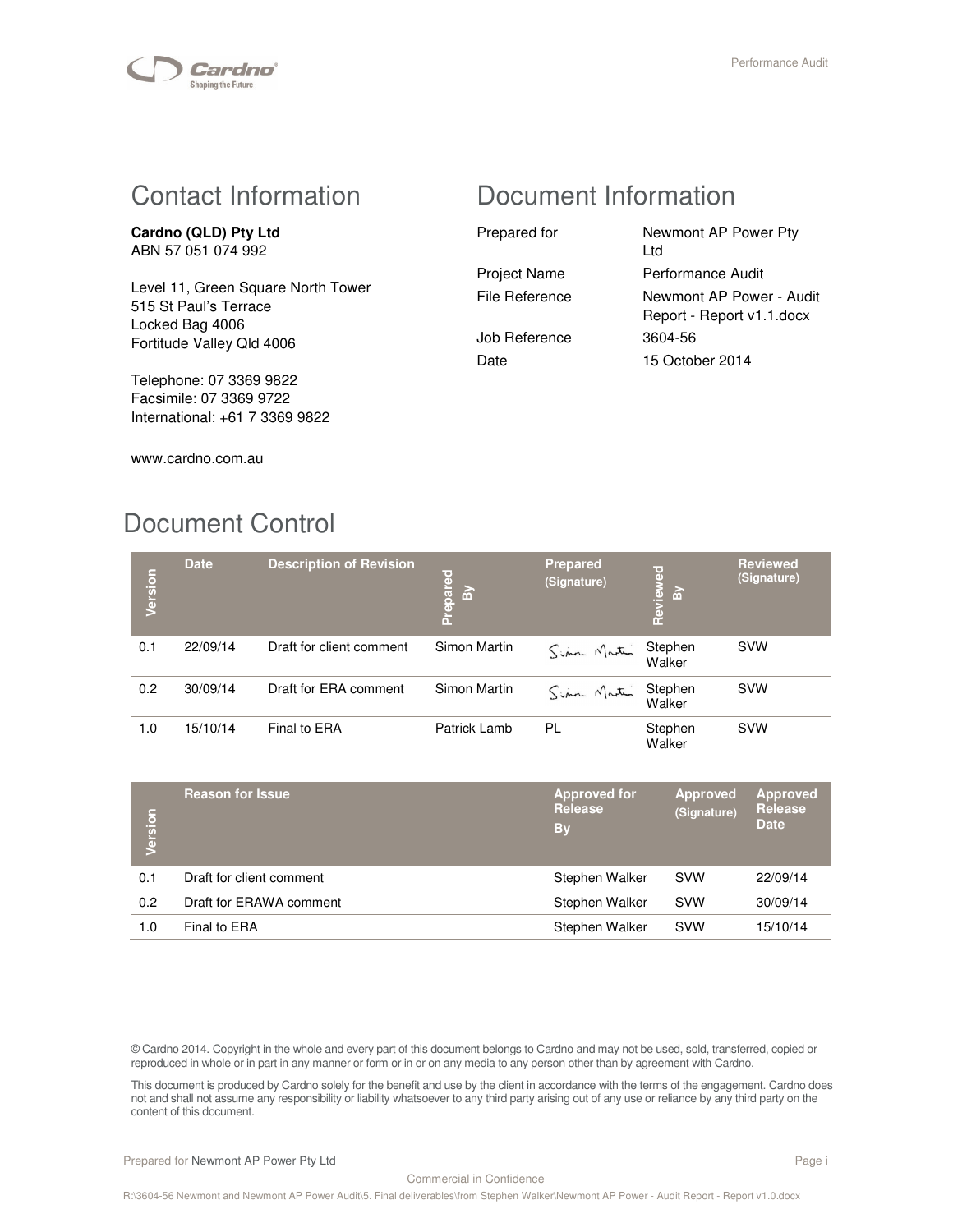

# Executive Summary

#### **General**

Newmont AP Power Pty Ltd (the licensee) holds an electricity retail licence (ERL 13) which commenced on 2 June 2009 and expires on 1 June 2024. The licence allows the licensee to retail electricity to customers in the south west of Western Australia. However, the licensee has had no customers for the reporting period. There have been no changes to the licence.

#### **Audit objectives**

This audit has been conducted in order to assess the licensee's level of compliance with the conditions of its electricity licence.

This audit report outlines the findings of an audit of the licensee to fulfil the above objectives, conducted on 25 August 2014. The audit covers the operating period of 1 July 2011 to 30 June 2014.

#### **Performance Audit - Findings**

The previous audit identified one non-compliance relating to the timeliness of audit report submission. This was rectified prior to the current audit.

There are no issues from the current audit. All aspects of the licence are compliant.

#### **Performance Audit - Effectiveness of controls**

We consider that the licensee has adequate controls in place that are appropriate to the nature and scale of its activities.

#### **Performance Audit - Overall compliance**

The overall compliance of the licensee with its licence is summarised in Section 4.2 of this report. All items were assessed as compliant, not applicable or not able to be rated.

Commercial in Confidence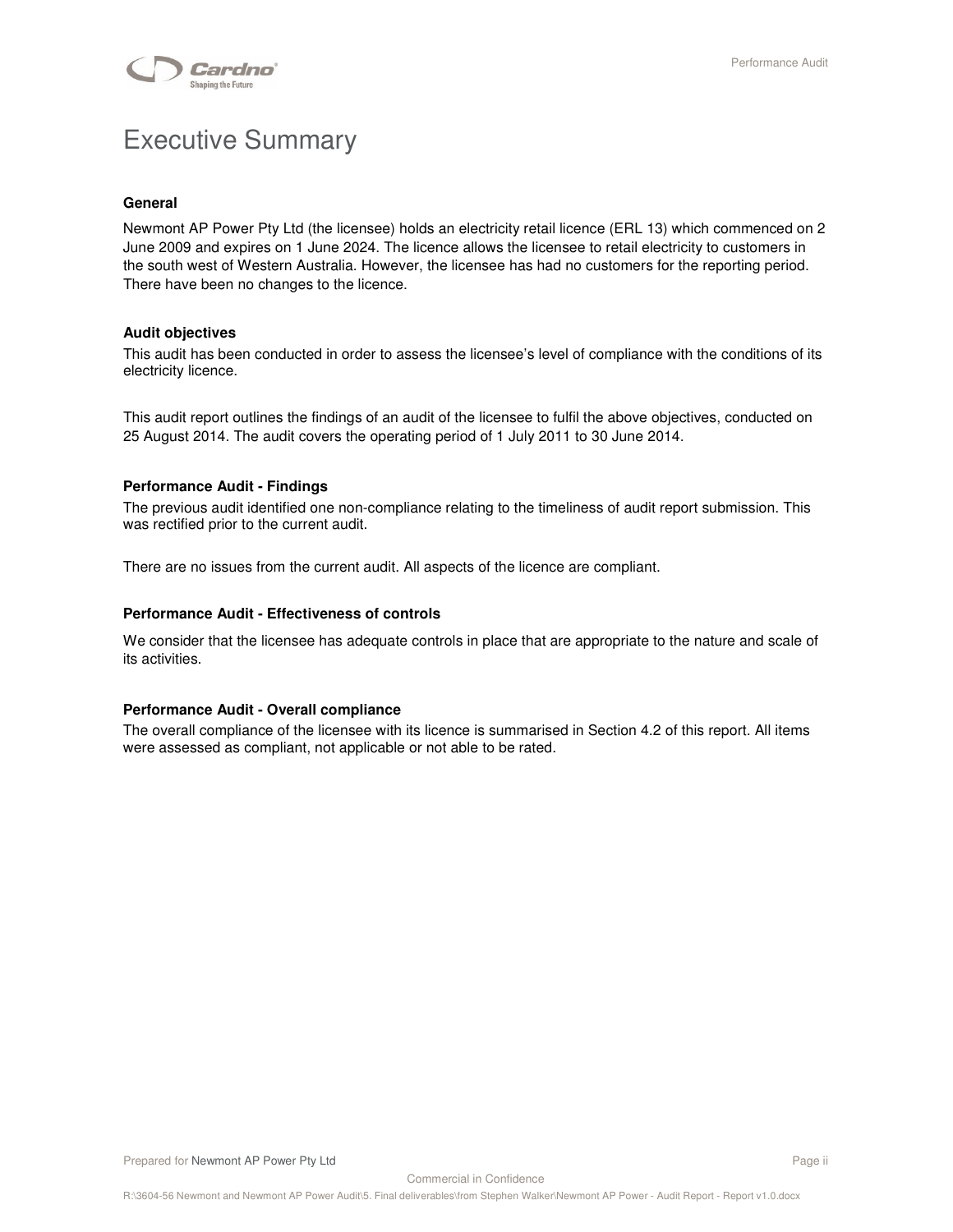# Table of Contents

|                | <b>Executive Summary</b>                                                 | ii.            |
|----------------|--------------------------------------------------------------------------|----------------|
| 1              | <b>Introduction</b>                                                      | 1              |
| 1.1            | Background                                                               | 1              |
| 1.2            | Purpose of this report                                                   | $\mathbf{1}$   |
| $\overline{2}$ | <b>Audit Scope</b>                                                       | $\overline{2}$ |
| 2.1            | <b>Audit Objectives</b>                                                  | $\overline{2}$ |
| 2.2            | Scope of Works                                                           | $\overline{2}$ |
| 2.2.1          | <b>Performance Audit</b>                                                 | 3              |
| 2.2.2          | <b>Performance Audit Excluded Conditions</b>                             | 3              |
| 2.3            | Methodology and Approach                                                 | $\overline{4}$ |
| 2.4            | Time Period Covered by the Audit                                         | 8              |
| 2.5            | Time Period of the Audit Process                                         | 8              |
| 2.6            | Details of the Licensee Representatives Participating in the Audit       | 8              |
| 2.7            | Details of Key Documents and Other Information Sources                   | 8              |
| 2.8            | Details of Auditors Participating in the Audit/Review and Hours Utilised | 9              |
| 3              | Licensee's Response to Previous Audit Recommendations 10                 |                |
| $\overline{4}$ | <b>Performance Summary</b>                                               | 11             |
| 4.1            | <b>Assessment Rating Scales</b>                                          | 11             |
| 4.2            | Performance Audit Compliance Summary                                     | 11             |
| $5\phantom{.}$ | <b>Observations and Recommendations</b>                                  | 14             |
| 5.1            | <b>Performance Audit</b>                                                 | 14             |
| 6              | <b>Recommendations</b>                                                   | 23             |
| 6.1            | Performance Audit                                                        | 23             |
| $\overline{7}$ | <b>Confirmation of the Audit/Review</b>                                  | 24             |
|                |                                                                          |                |

# Tables

| Table 2-1 |                                                       |  |
|-----------|-------------------------------------------------------|--|
| Table 2-2 |                                                       |  |
| Table 2-3 |                                                       |  |
| Table 2-4 |                                                       |  |
| Table 3-1 | Previous Audit Non-compliances and Recommendations 10 |  |
| Table 4-1 | Audit Compliance and Controls Rating Scales11         |  |
| Table 4-2 |                                                       |  |
| Table 5-1 | Performance Audit Observations and Recommendations 14 |  |

# **Appendices**

**Appendix A Risk Management Framework**

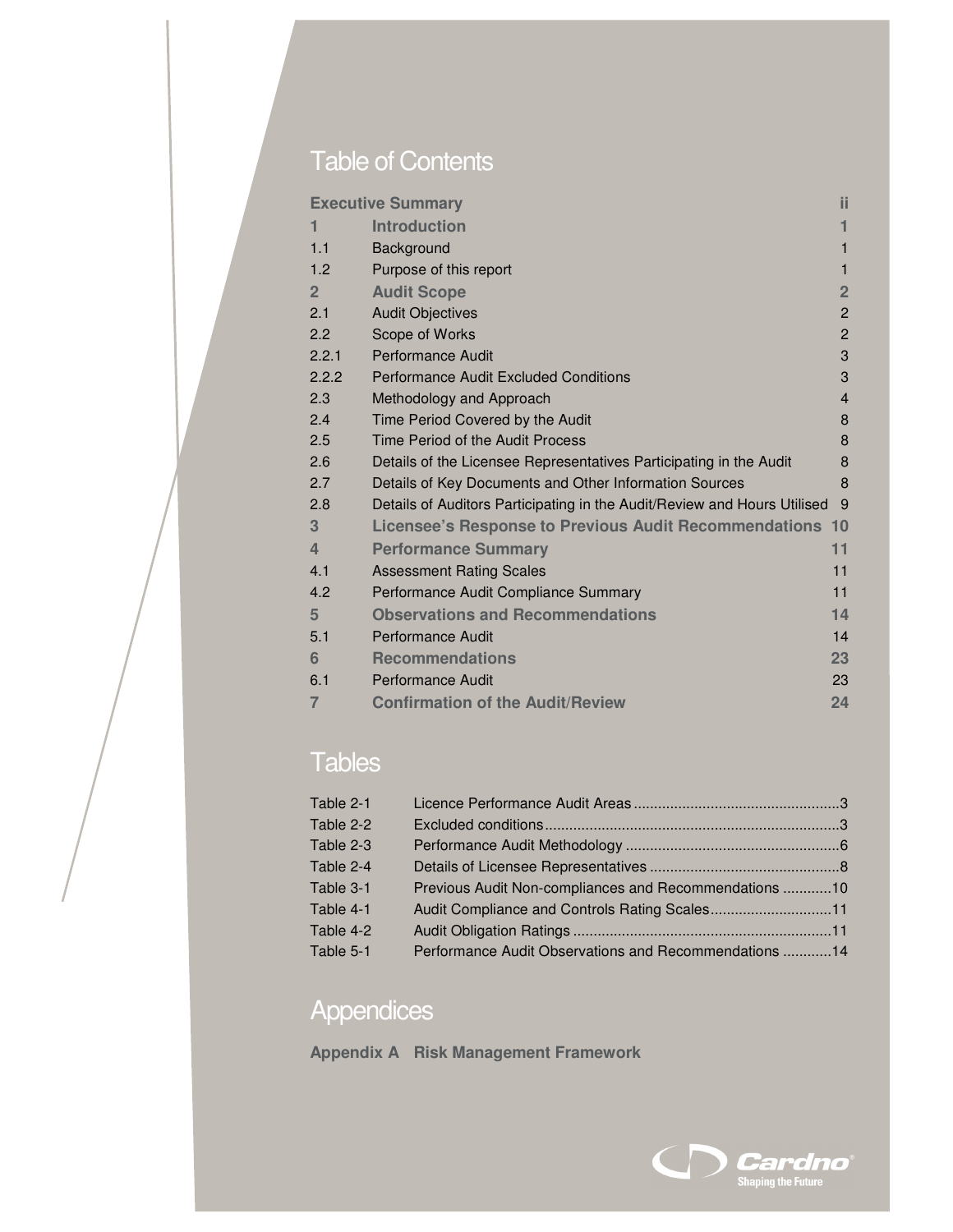# 1 Introduction

## 1.1 Background

The Economic Regulation Authority (ERA) is responsible for regulating licencing schemes for gas, electricity and water services in Western Australia. The primary objective of regulation is to ensure the provision of a competitive and fair environment, particularly where businesses operate as natural monopolies.

Newmont AP Power Pty Ltd (the licensee) holds an electricity retail licence (ERL 13) which commenced on 2 June 2009 and expires on 1 June 2024. The licence allows the licensee to retail electricity to customers in the south west of Western Australia. However, the licensee has had no customers for the reporting period.

## 1.2 Purpose of this report

As a condition of its licence, the licensee is required to conduct a performance audit at regular intervals. The purpose of the audit is to assess the effectiveness of measures taken by the licensee to meet the conditions referred to in the licence including the legislative obligations called up by the licence.

The licensee provide services in accordance with a retail licence issued by the ERA. This licence, which is granted under the Electricity Industry Act 2004 (WA), sets out the conditions under which the licensee supplies electricity.

Version 3 of the Licence was issued on 19 September 2012. A performance audit was last performed for the period up to 30 June 2011. This report covers the period from the previous audit up to 30 June 2014. The previous audit identified one minor non-compliance against Clause 24.1 (Clause 16.1 in the new licence) being a failure to provide reports the ERA on time.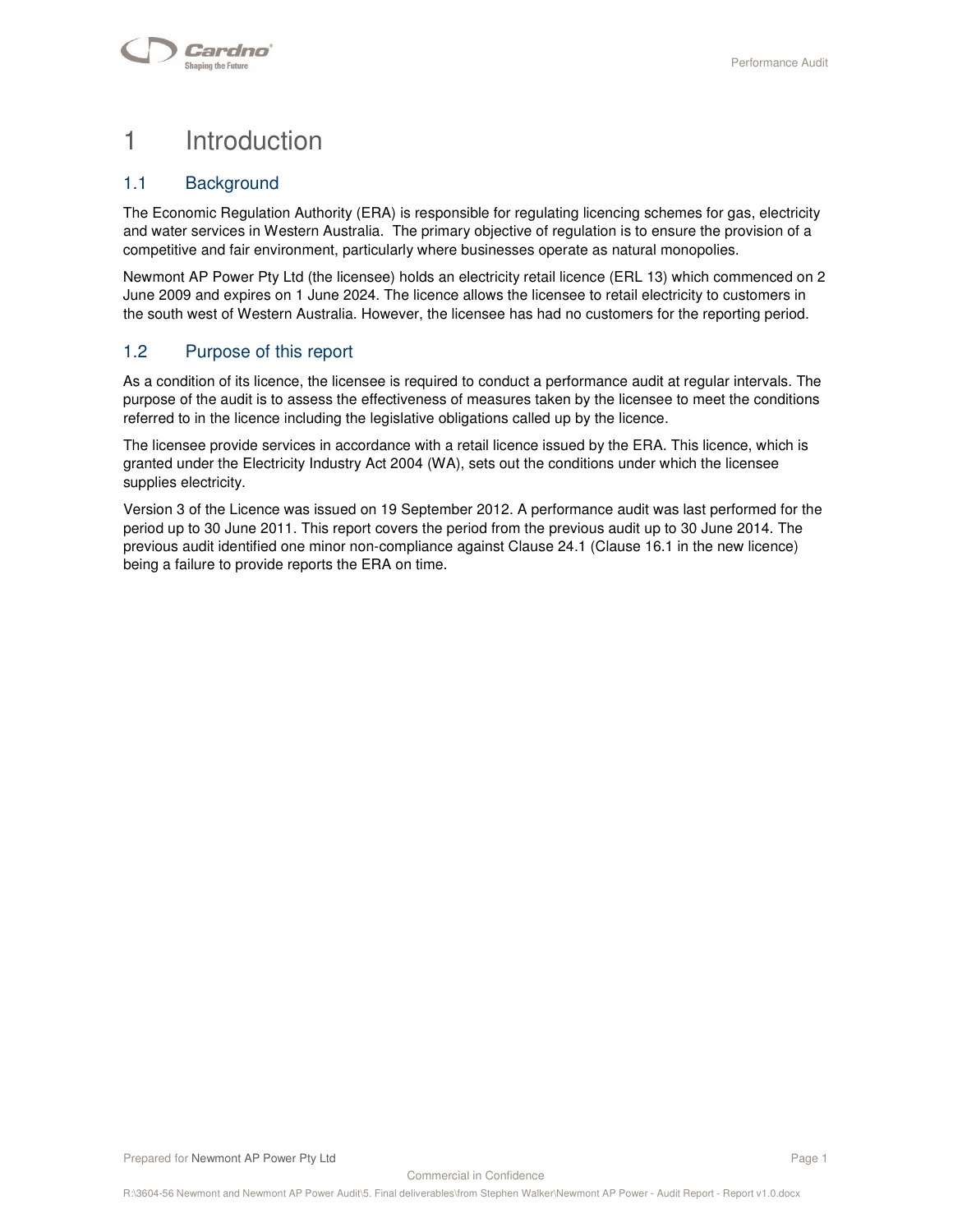# 2 Audit Scope

## 2.1 Audit Objectives

The objectives of this audit were to:

- 1. Provide to the Authority an independent assessment of the licensee's compliance with all of the relevant obligations under the licences
- 2. Identify, where appropriate, recommendations to address non-compliance and improvement opportunities.

## 2.2 Scope of Works

The audit encompassed an assessment of the following four key areas using a risk based approach (to ISO 31000:2009):

- $\blacktriangleright$  Process compliance: assessment of the effectiveness of systems and procedures
- Outcome compliance: assessment of actual performance against the prescribed licence standards
- Output compliance: assessment of records to indicate procedures are followed and controls are maintained
- Integrity of reporting: assessment of the completeness and accuracy of the compliance and performance reports.

The scope of works of this audit included:

- Interview with key staff members from the licensee to:
	- Assess findings from the last audit and review the actions taken to address the recommendations from the previous audit / review
	- Performance against licence conditions for ERL 13
- **Review of documents, procedures and policy manuals in relation to financial management and** planning, service performance standards, asset management, operations and maintenance functions and reporting
- Testing and assessment to determine whether the procedures and policies are followed and determine its effectiveness
- Preparation of an audit report in accordance with the format outlined in the ERA Audit and Review Guidelines: Electricity and Gas Licences (April 2014).

Commercial in Confidence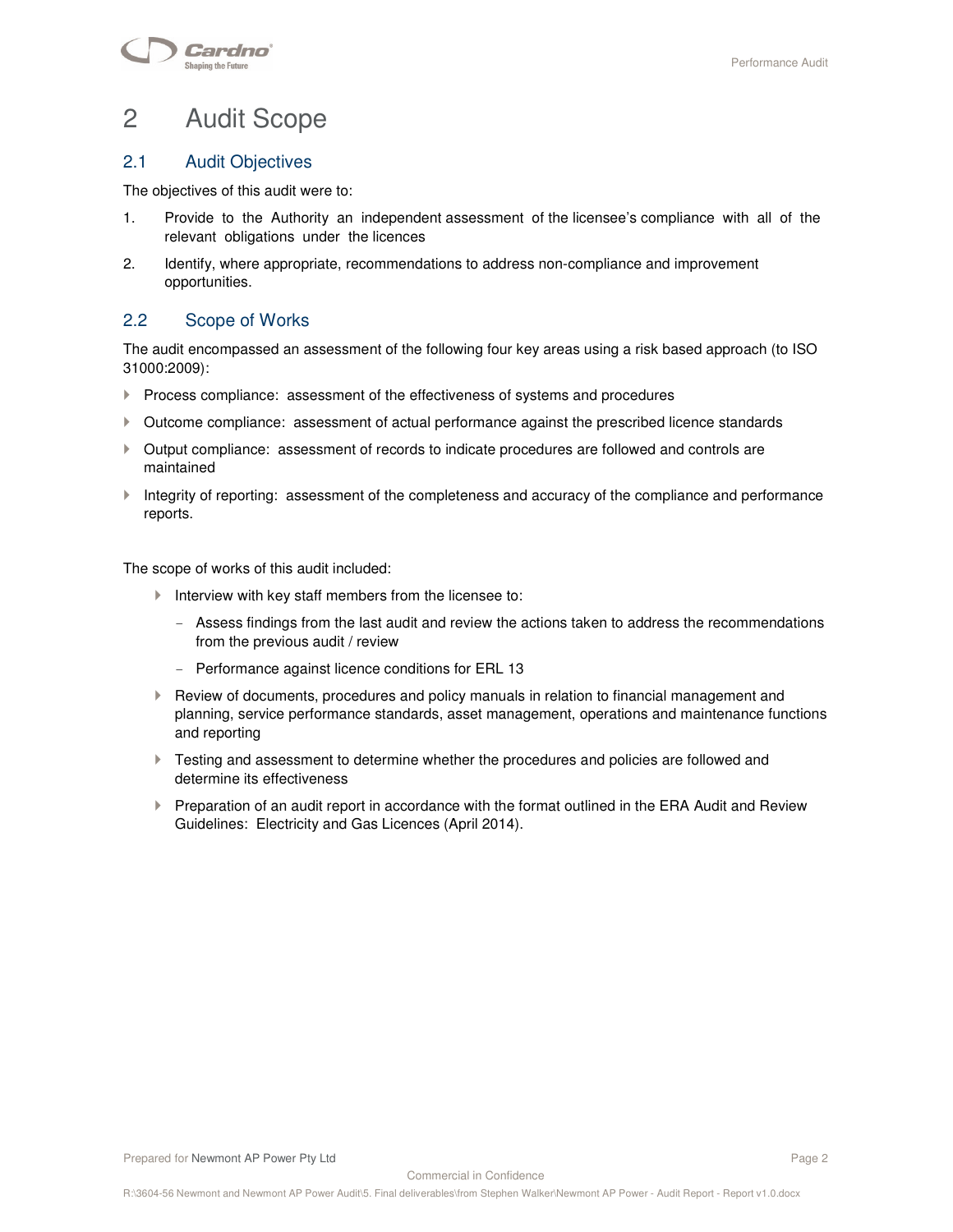

#### 2.2.1 Performance Audit

The audit of the distribution and retail licences covered the entire licences, and contained the following key areas as outlined in Table 2-1 below.

| rapie z-i     | Licence Periormance Audit Areas     |
|---------------|-------------------------------------|
| <b>Clause</b> | <b>Licence Requirements</b>         |
| 4             | Fees                                |
| 5             | Compliance                          |
| 12            | <b>Accounting Records</b>           |
| 13            | Individual Performance Standards    |
| 14            | Performance Audit                   |
| 15            | Reporting change in circumstances   |
| 16            | Provision of Information            |
| 17            | Publishing Information              |
| 18            | <b>Notices</b>                      |
| 19            | Review of the Authority's Decisions |
| 21            | <b>Approved Scheme</b>              |
| 23            | Marketers                           |
| 24            | <b>Customer Contracts</b>           |
| 25            | Amending the Standard Form Contract |
| 26            | Directions by the Authority         |
| 27            | Supplier of Last Resort             |
| 28            | Notification of Default Supply      |

## **Table 2-1 Licence Performance Audit Areas**

#### 2.2.2 Performance Audit Excluded Conditions

Some of the reporting obligations for distribution and retail have been excluded from the audit because they are not applicable to the licensee. In particular, the licensee has no small use customers, it is excluded from the electricity industry customer transfer code based on its current customer profile and it is not one of the businesses covered in the licence specific conditions.

| Table 2-2                                  | <b>Excluded conditions</b>                                              |                                                                |
|--------------------------------------------|-------------------------------------------------------------------------|----------------------------------------------------------------|
| 2014 Compliance<br><b>Manual Reference</b> | <b>Reference</b>                                                        | <b>Reason for exclusion</b>                                    |
| $1 - 71$                                   | <b>Electricity Industry</b><br><b>Customer Transfer Code</b>            | No retail transfer available/ Only one<br>customer is supplied |
| 78-100                                     | <b>Electricity Industry</b><br>(Customer Contracts)<br>Regulations 2005 | No small use customers                                         |
| 108-109                                    | <b>Electricity Industry Act:</b><br>Section 54                          | No small use customers                                         |
| 110                                        | <b>Electricity Industry Act:</b><br>Section 76                          | The licensee is not a retailer of last<br>resort               |
| 111                                        | <b>Electricity Industry Act:</b><br>Section 101                         | No small use customers                                         |
| 114-118                                    | <b>Electricity Industry Act:</b><br>Section 11                          | No small use customers                                         |

Commercial in Confidence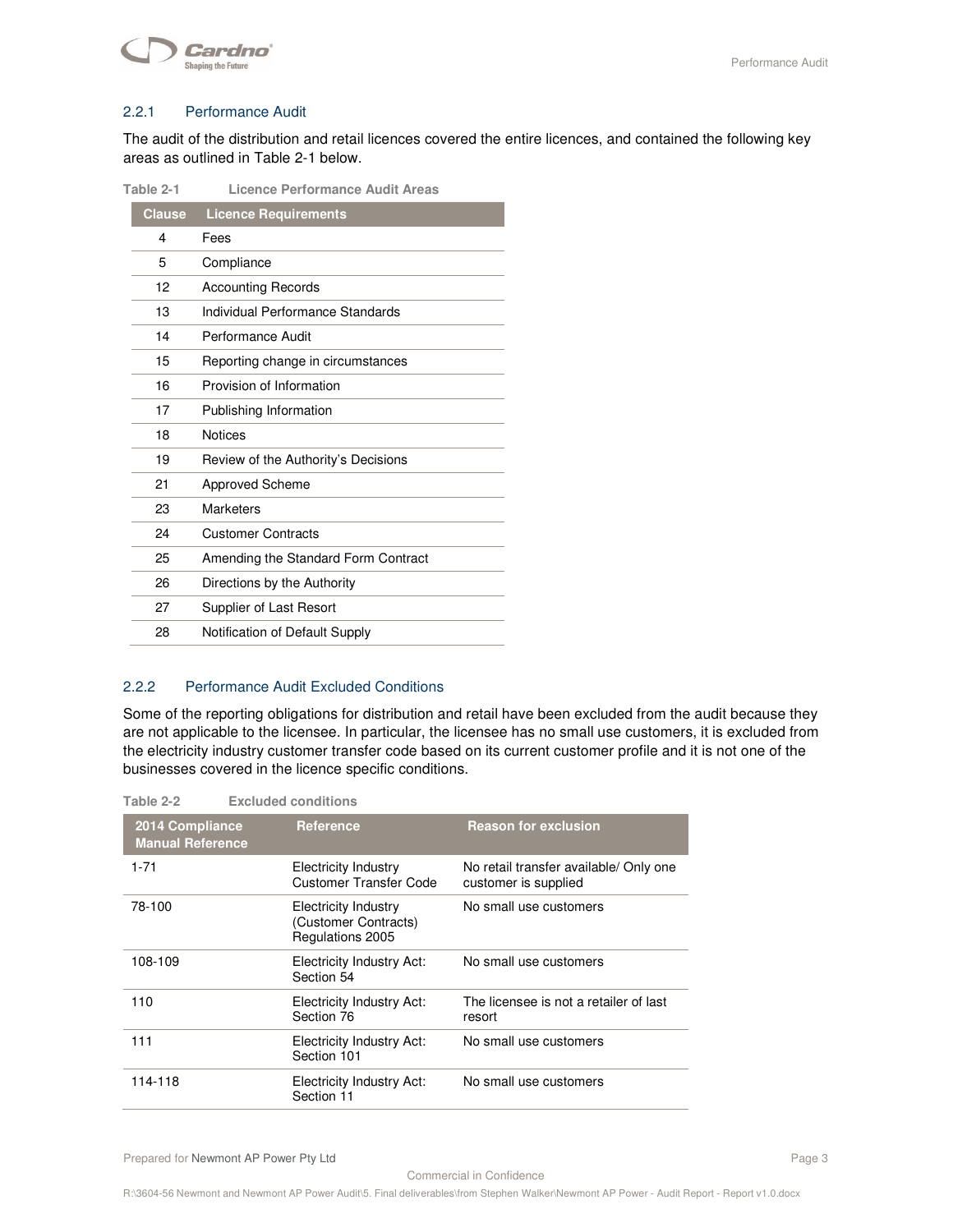

| 2014 Compliance<br><b>Manual Reference</b>                  | <b>Reference</b>                                                                             | <b>Reason for exclusion</b>                                                   |
|-------------------------------------------------------------|----------------------------------------------------------------------------------------------|-------------------------------------------------------------------------------|
| 120<br>Electricity Industry Act:<br>Section 11<br>standards |                                                                                              | There are no individual performance                                           |
| 127-337                                                     | <b>Electricity Industry Act:</b><br>Code of Conduct                                          | Code of conduct does not apply<br>because there are no small use<br>customers |
| 375                                                         | <b>Electricity Industry</b><br><b>Metering Code</b>                                          | No small use customers                                                        |
| 469 and 477                                                 | Electricity Industry<br><b>Metering Code</b>                                                 | The licensee does not have any<br>access contracts                            |
| 507-517                                                     | Electricity<br>Industry(Licence<br>Conditions)<br><b>Electricity Industry Act</b>            | Licensee Specific Conditions that<br>don't apply                              |
|                                                             | section 61 and 11<br><b>Electricity Industry</b><br>(Customer Contracts)<br>Regulations 2005 |                                                                               |

## 2.3 Methodology and Approach

This audit was undertaken in accordance with ASAE3000. Our approach to the reporting work was to work closely with the licensee so that comments and challenges could be responded to and addressed before the audit report was finalised. The key areas of our approach included:

- A start-up discussion (by telephone) with the licensee to:
	- Discuss the main issues to be addressed at audit
	- Identify any issues from the previous audit
	- Identify any new issues arising from changes to the Licence or operating environment requirements
	- Discuss the audit plan.
- $\blacktriangleright$  Preparation of a draft audit plan for comment by the licensee. The audit plan will identified the number and location of audits, the information to be addressed and the auditor responsible.
- Submission of the draft audit plan to the ERA for approval
- A start-up meeting on-site at the beginning of our audit work
- ▶ On site audit work comprising:
	- Face-to-face interviews with licensee staff responsible for the audit area
	- Demonstration of key systems
	- Sample testing for outcome compliance (assessing sample of documents to confirm procedures / policies are followed and implemented)
	- Review of any non-compliances and assess if any corrective action was undertaken and its effectiveness
	- Controls assessment on obligations that are found to be non-compliant
- $\blacktriangleright$  Preliminary audit feedback at the audit close-out meeting
- $\blacktriangleright$  Preparation of a draft report for the licensee's review and comment;
- $\blacktriangleright$  Preparation of a final report for submission to the ERA.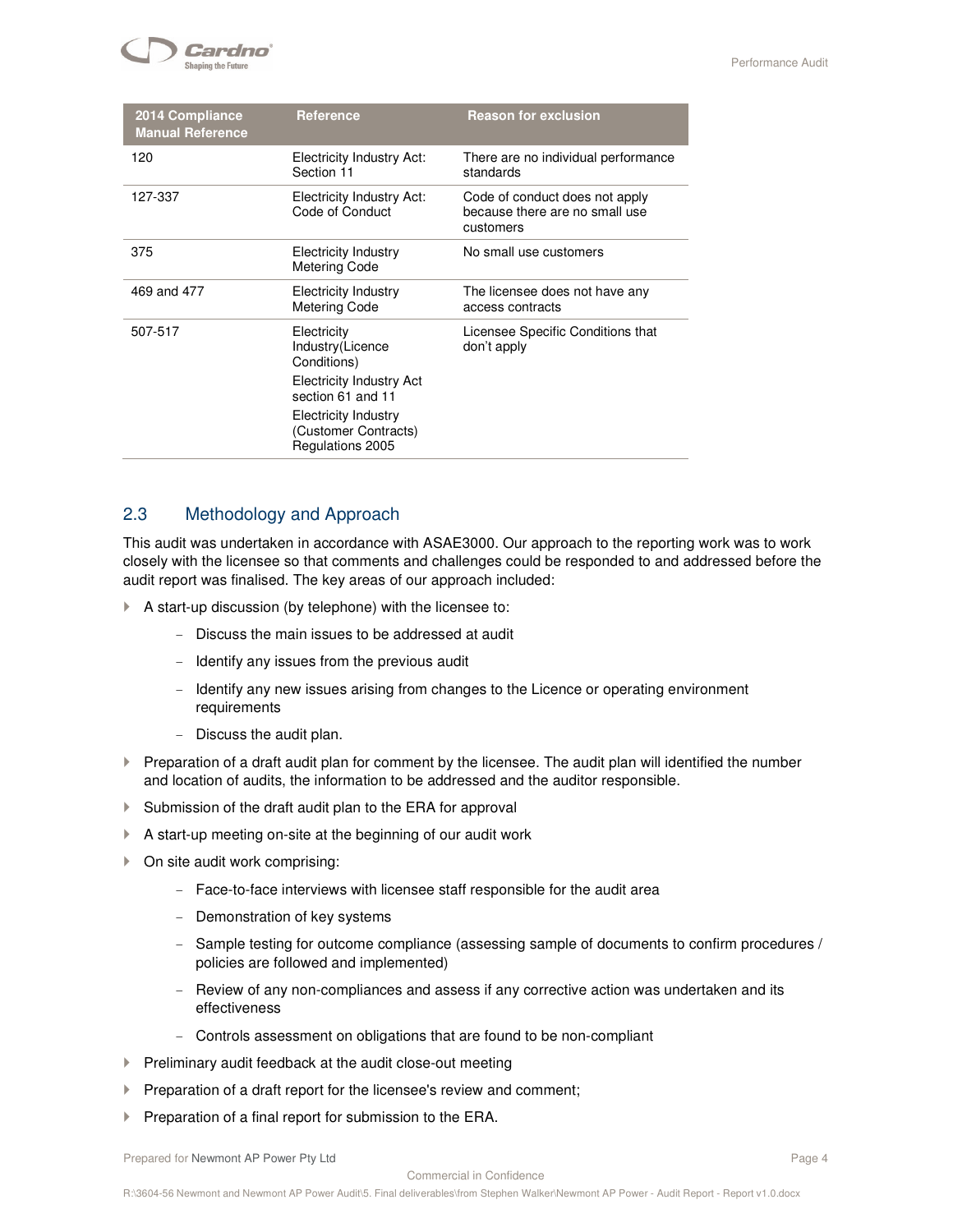

Our methodology for completing this audit assignment was based on:

- A risk assessment that determined the priority of each audit area, using the risk management framework in Appendix A
- Our understanding of the licensee's business
- The experience of our audit team in undertaking regulatory audits which has been gained in several jurisdictions in Australia and in the United Kingdom
- $\blacktriangleright$  The outcome of the previous audit completed at the licensee

Our audit methodology, including the key documents reviewed and the supporting systems that were demonstrated, is detailed in Table 2-3.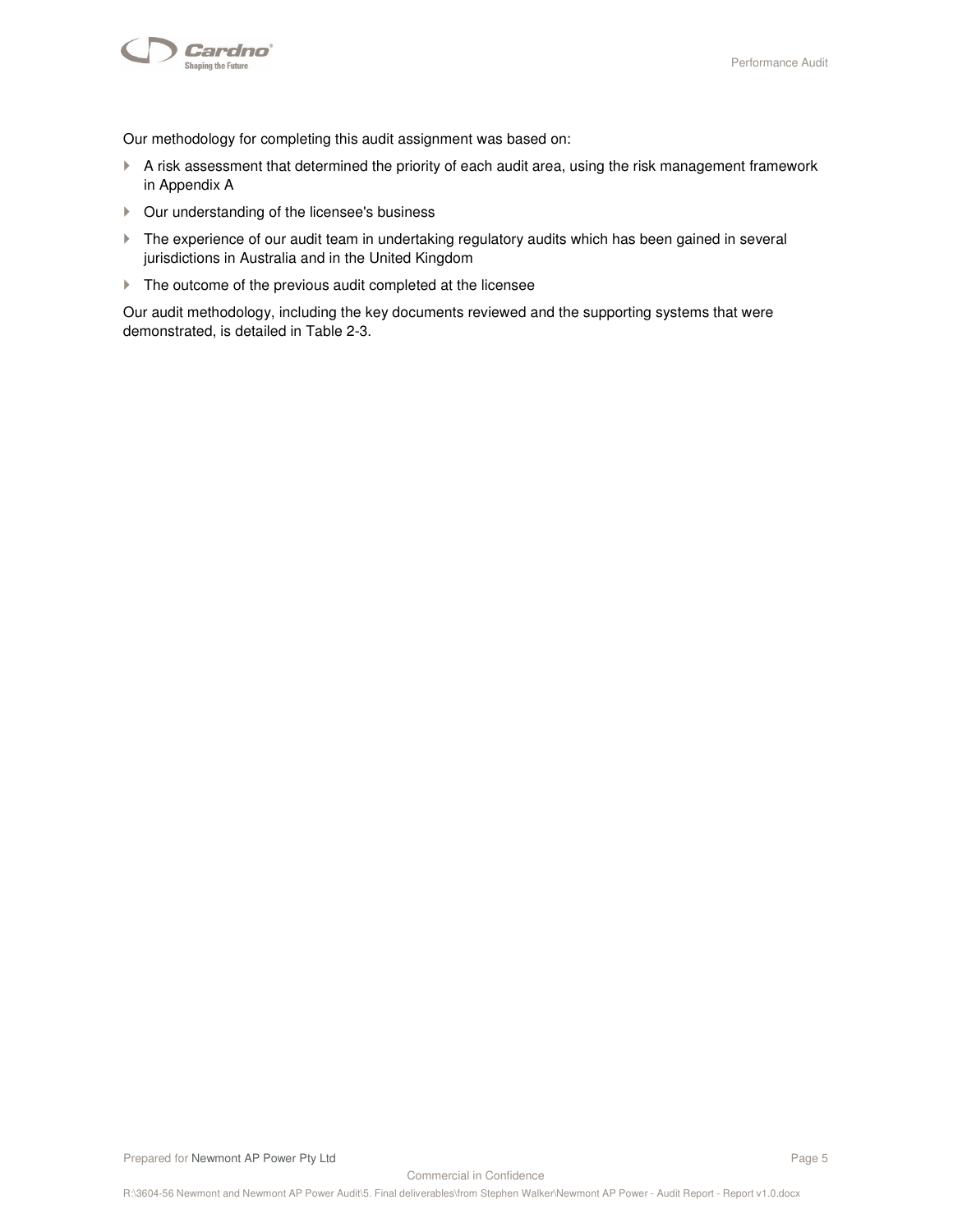

#### **Table 2-3 Performance Audit Methodology**

| <b>Audit Area</b>                                   | <b>Priority</b> | <b>Approach</b>                                                                                                                                                  | <b>Systems</b>                   | <b>Key Documents</b>                                                                                                                                                                                                                               |
|-----------------------------------------------------|-----------------|------------------------------------------------------------------------------------------------------------------------------------------------------------------|----------------------------------|----------------------------------------------------------------------------------------------------------------------------------------------------------------------------------------------------------------------------------------------------|
| <b>Licence Audit</b>                                |                 |                                                                                                                                                                  |                                  |                                                                                                                                                                                                                                                    |
| Clause 4<br>Fees                                    | 5               | Review invoices from Authority and receipts of payment                                                                                                           |                                  | Invoices and receipts                                                                                                                                                                                                                              |
| Clause 5<br>Compliance                              | Various         | Review legislative requirements and confirm compliance<br>Identify any corrective action applied to correct / prevent<br>breaches of compliance                  | Work scheduling<br>system        | Performance standards<br>Compliance Summary Reports (record of<br>breaches)                                                                                                                                                                        |
| Clause 12<br><b>Accounting Records</b>              | 4               | Check that 2011/12 and 2012/13 financial statements are signed<br>off as being to appropriate standards                                                          | Finance system<br>٠              | 2010/11 Financial statement<br>2011/12 Financial statement<br>2012/13 Financial statement                                                                                                                                                          |
| Clause 13<br>Individual<br>Performance<br>Standards | <b>NA</b>       | Confirm that it's not applicable<br>$\blacksquare$                                                                                                               |                                  |                                                                                                                                                                                                                                                    |
| Clause 14<br>Performance<br>Standards               | 4               | Review information reported to the Authority<br>Confirm methodology used to determine performance conforms<br>to legislation and procedures.                     |                                  | Performance Audit<br>٠.<br>Annual Performance Reports<br>Procedures / Policy Manual<br>Post Implementation Audit Reports /<br>Status since previous audit<br>Correspondence between the licensee<br>and Authority regarding review<br>requirements |
| Clause 15<br>Reporting change in<br>circumstances   | 5               | Review any correspondence with the Authority<br>٠                                                                                                                | Correspondence<br>register       | • Correspondence with ERA                                                                                                                                                                                                                          |
| Clause 16<br>Provision of<br>Information            | 4               | Confirm that the licensee has provided the Authority with data<br>required for performance monitoring purposes as set out in the<br>Compliance Reporting Manual. | Correspondence<br>٠<br>register  | Annual compliance reports<br>Correspondence register<br>ш                                                                                                                                                                                          |
| Clause 17<br>Publishing Information                 | 4               | Check if any requests have been issued by the Authority to<br>publish any information relating to the performance of the<br>Licensee and correlating response    | Correspondence<br>۰.<br>register | Letters of notification / requests from the<br>Authority<br>Response to the Authority                                                                                                                                                              |

Commercial in Confidence

R:\3604-56 Newmont and Newmont AP Power Audit\5. Final deliverables\from Stephen Walker\Newmont AP Power - Audit Report - Report v1.0.docx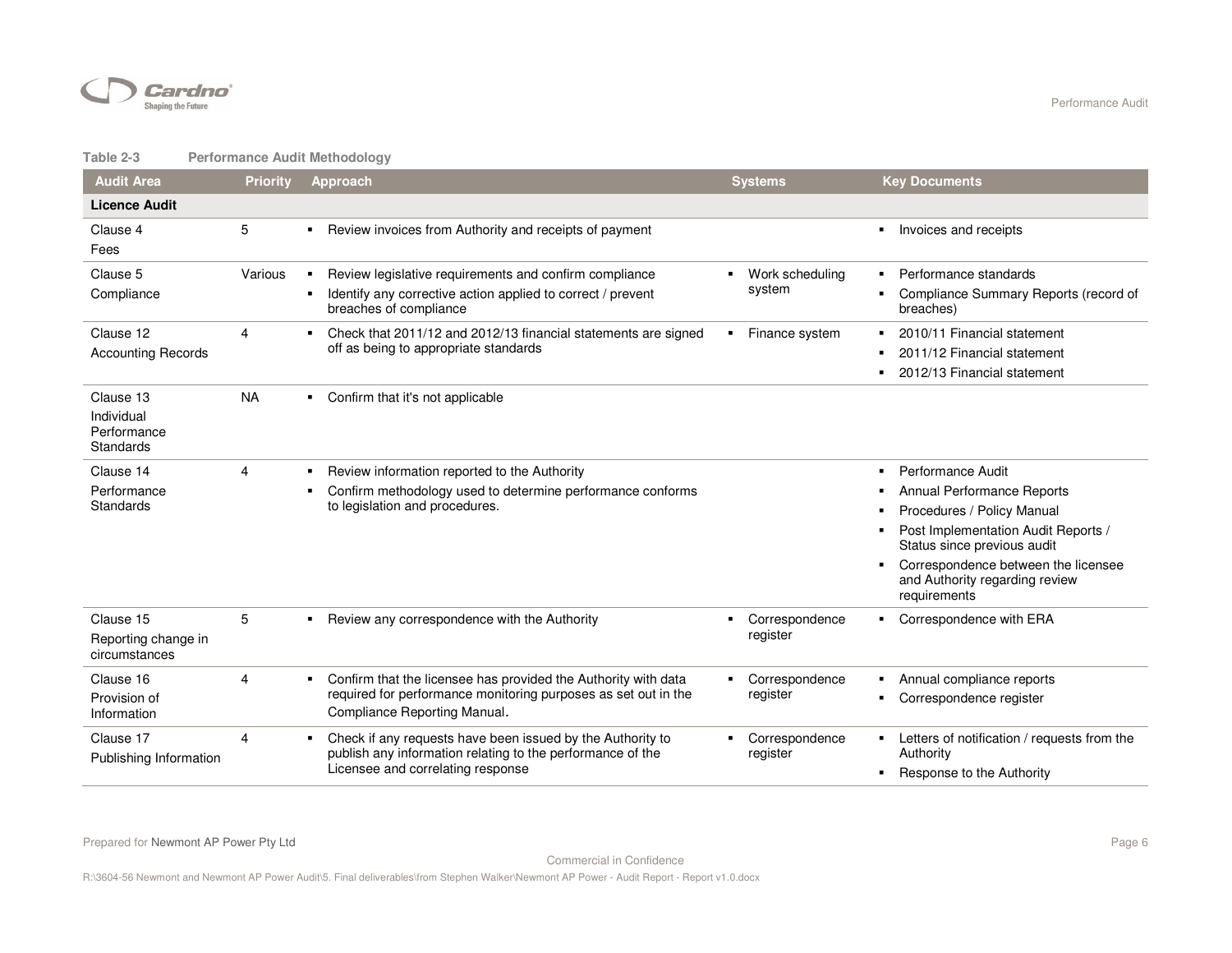

| <b>Audit Area</b>                                             | <b>Priority</b> | Approach                                                                                                            | <b>Systems</b>                  | <b>Key Documents</b>                                                  |
|---------------------------------------------------------------|-----------------|---------------------------------------------------------------------------------------------------------------------|---------------------------------|-----------------------------------------------------------------------|
| Clause 18<br><b>Notices</b>                                   | 4               | Confirm all notices are issued in writing<br>$\blacksquare$                                                         | Correspondence<br>register      | <b>Issued notices</b><br>$\blacksquare$                               |
| Clause 19<br>Review of the<br>Authority's Decisions           | $\overline{4}$  | Confirm if any requests of a reviewable decision has been issued<br>٠.<br>to the Authority and correlating response |                                 | Requests for review of decision<br>$\blacksquare$<br>(Correspondence) |
| Clause 21<br>Approved Scheme                                  | <b>NA</b>       | Confirm that it's not applicable<br>$\blacksquare$                                                                  |                                 |                                                                       |
| Clause 23<br>Marketers                                        | <b>NA</b>       | Confirm that it's not applicable<br>$\blacksquare$                                                                  |                                 |                                                                       |
| Clause 24<br><b>Customer Contracts</b>                        | <b>NA</b>       | Confirm that it's not applicable<br>$\blacksquare$                                                                  |                                 |                                                                       |
| Clause 25<br>Amending the<br><b>Standard Form</b><br>Contract | <b>NA</b>       | Confirm that it's not applicable<br>۰.                                                                              |                                 |                                                                       |
| Clause 26<br>Directions by the<br>Authority                   | 5               | Confirm that directions from the authority have been complied<br>٠.<br>with.                                        | Correspondence<br>٠<br>register | Correspondence with ERA                                               |
| Clause 27<br>Supplier of Last Resort                          | <b>NA</b>       | Confirm that it's not applicable<br>$\blacksquare$                                                                  |                                 |                                                                       |
| Clause 28<br>Notification of Default<br>Supply                | <b>NA</b>       | Confirm that it's not applicable                                                                                    |                                 |                                                                       |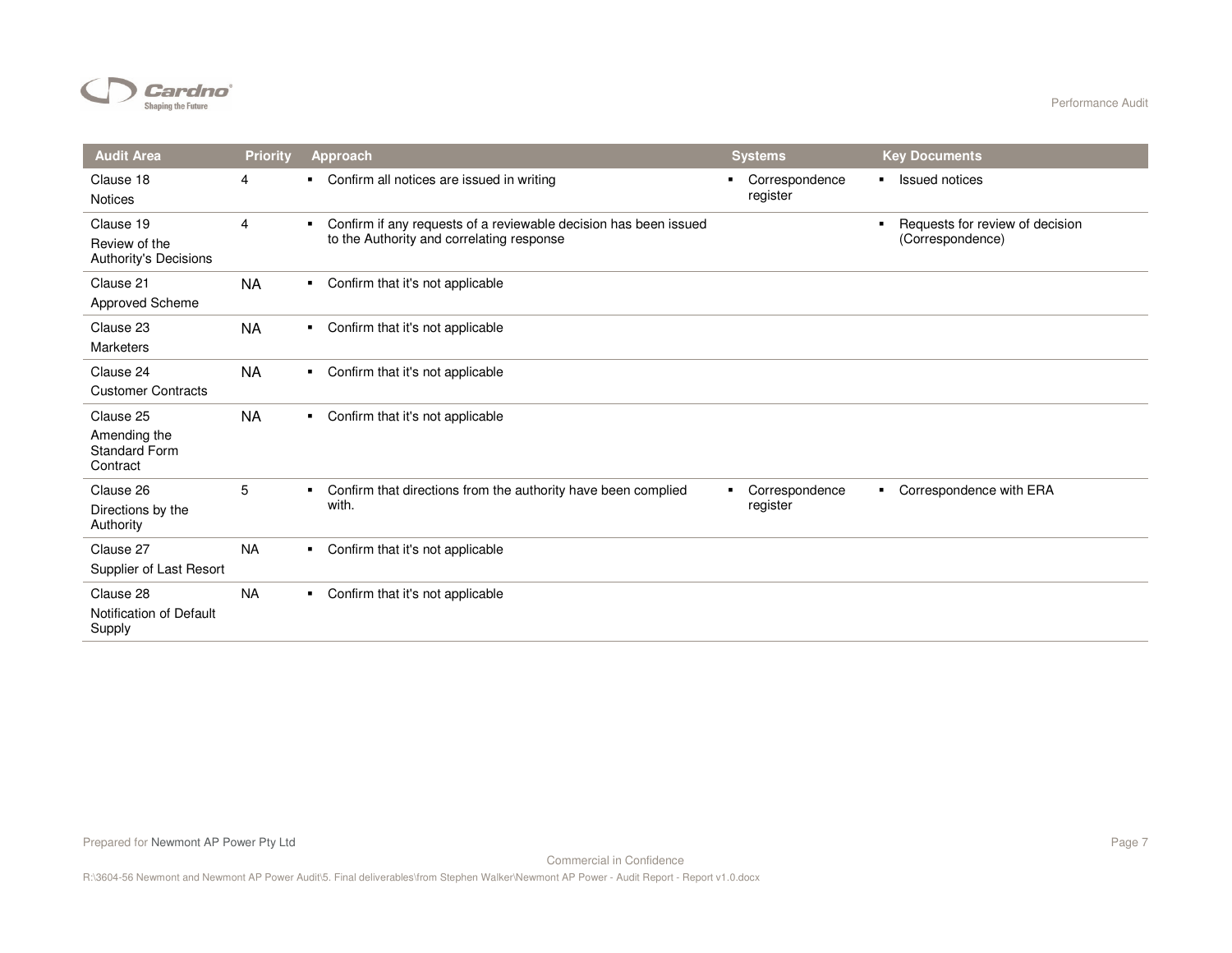## 2.4 Time Period Covered by the Audit

This audit covers the period from 1 July 2011 to 30 June 2014.

## 2.5 Time Period of the Audit Process

The audit commenced in August 2014 with preparation of the draft Audit Plan. Interviews with the licensee's staff were carried out on 25 August 2014 at the licensee's office in Subiaco, WA.

## 2.6 Details of the Licensee Representatives Participating in the Audit

Details of representatives from the licensee who participated in the audit and review process are provided in Table 2-5.

| Taple 2-4   | Details of Licensee Representatives |                                               |
|-------------|-------------------------------------|-----------------------------------------------|
| <b>Name</b> | <b>Organisation</b>                 | <b>Role</b>                                   |
| Tim Gordon  | Newmont AP Power                    | Senior Advisor, Power and Joint Ventures      |
| David Lyne  | Powranna Consulting                 | Energy Consultant to Newmont AP Power Pty Ltd |

## **Table 2-4 Details of Licensee Representatives**

## 2.7 Details of Key Documents and Other Information Sources

- Electricity Retail License Newmont AP Power Pty Ltd ERL13, Version 3, 19 September 2012
- Email dated 11 July 2014 between Tim Gordon and Stephen Walker showing licence fee payment transaction for previous three years
- Annual Financial Report for the year ending 31 December 2011
- Annual Financial Report for the year ending 31 December 2012
- Annual Financial Report for the year ending 31 December 2013
- ▶ Newmont AP Power Pty Ltd Compliance Report dated August 2011
- ▶ Newmont AP Power Pty Ltd Compliance Report dated August 2012
- Newmont AP Power Pty Ltd Compliance Report dated June 2013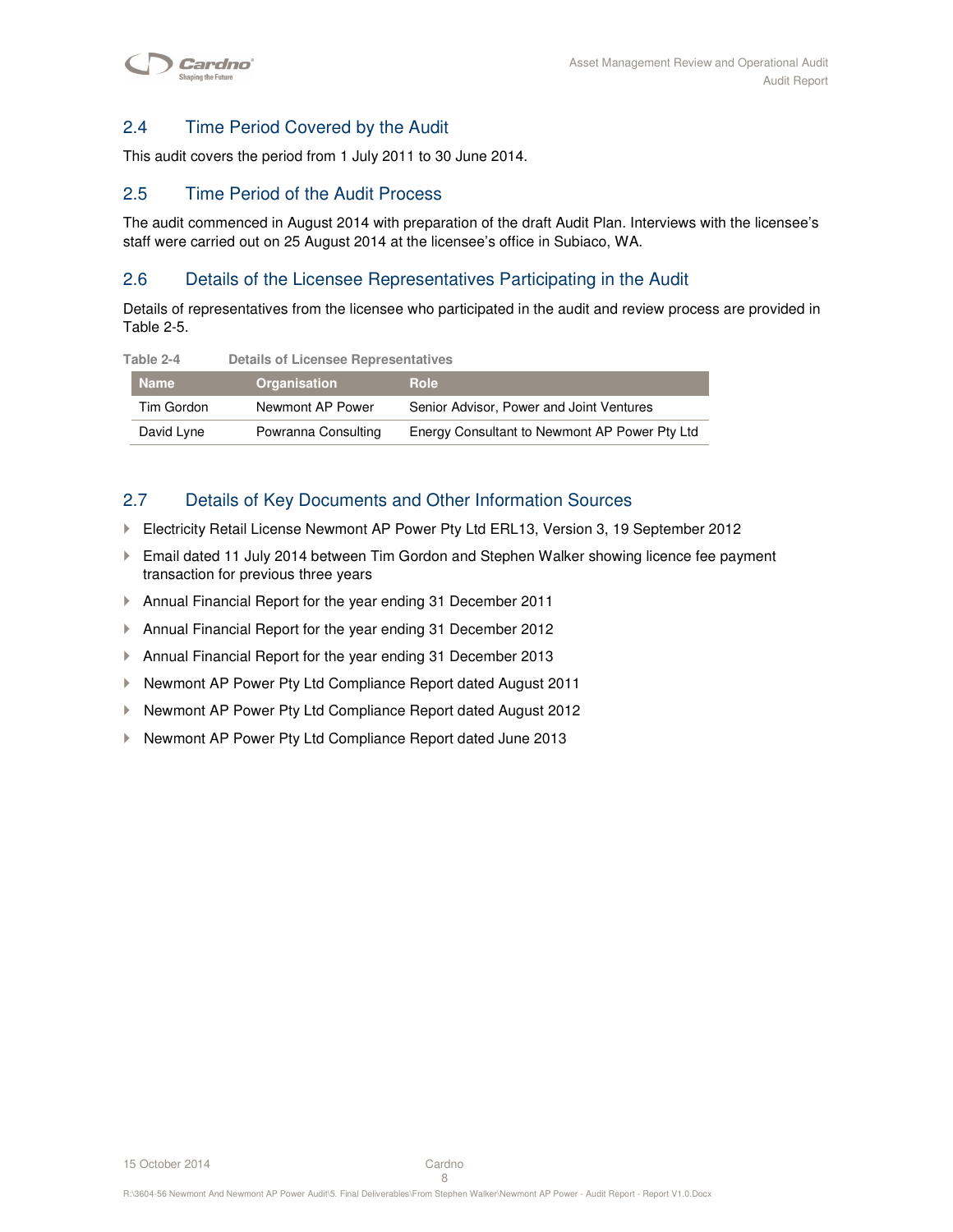

## 2.8 Details of Auditors Participating in the Audit/Review and Hours Utilised

The audit/review team comprised two staff members from Cardno.

Details of their roles and hours utilised in the audit/review process are provided in the table below.

| Table 2-1 | Details of Audit / Review Team Members |  |  |
|-----------|----------------------------------------|--|--|
|           |                                        |  |  |

| <b>Name</b>    | Organisation | <b>Role</b>      | <b>Summary of Task</b>                                                | <b>Hours Utilised</b> |
|----------------|--------------|------------------|-----------------------------------------------------------------------|-----------------------|
| Simon Martin   | Cardno       | Auditor/Reviewer | Audit preparation<br>٠<br>Audit<br>٠<br>Preparation of<br>٠<br>Report | 20 hours              |
| Stephen Walker | Cardno       | Auditor/Reviewer | Audit preparation<br>٠<br>Audit<br>٠<br>Review of Report<br>٠         | 15 hours              |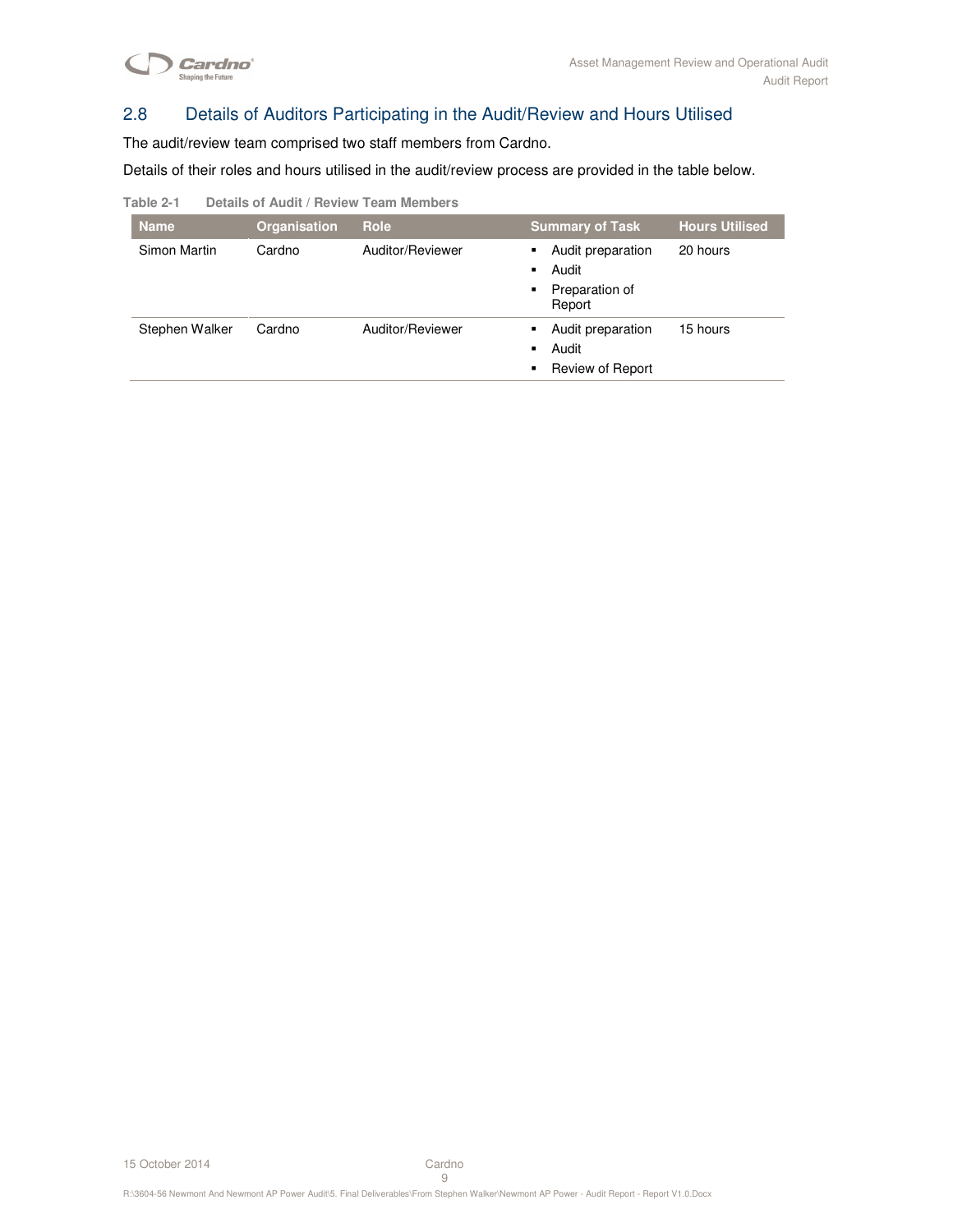

# 3 Licensee's Response to Previous Audit Recommendations

In the previous operating licence audit and asset management review, a series of actions were recommended or suggested to improve the existing controls.

Details of the actions completed by the licensee against each recommendation are presented in Table 3-1 below.

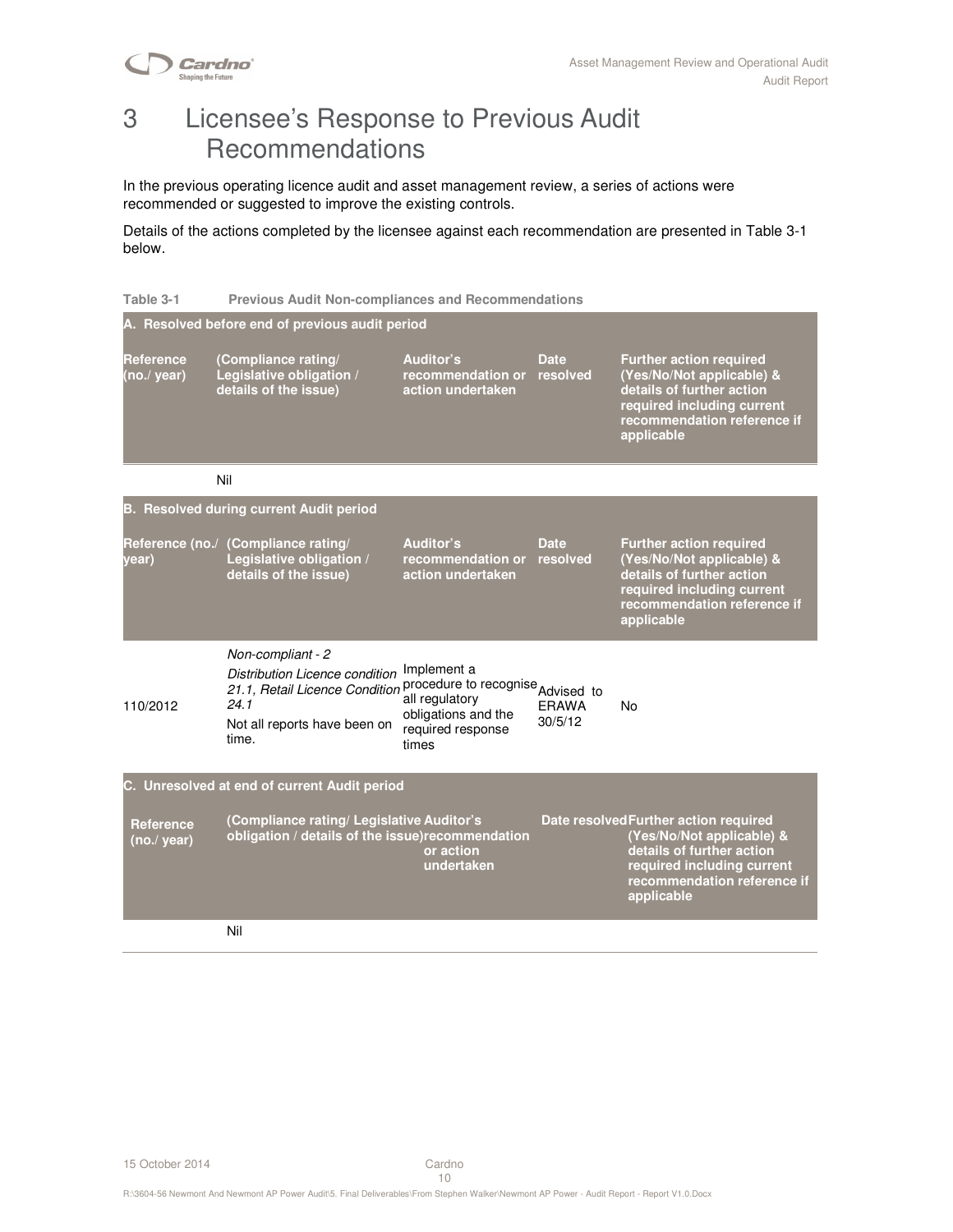**Cardno**® **Shaping the Future** 

# 4 Performance Summary

This section summarises the compliance ratings determined by the performance audit. The scale used to assign compliance ratings is set out in the following section. An adequacy of controls rating is only awarded where a non-compliance is identified.

## 4.1 Assessment Rating Scales

In accordance with the Audit Guidelines, an assessment of the performance of the licensee has been completed using the rating scale in Table 4-1.

**Table 4-1 Audit Compliance and Controls Rating Scales** 

|        | <b>Adequacy of Controls Rating</b>                             | <b>Compliance Rating</b> |                                                                     |  |  |  |
|--------|----------------------------------------------------------------|--------------------------|---------------------------------------------------------------------|--|--|--|
| Rating | <b>Description</b>                                             | Rating                   | <b>Description</b>                                                  |  |  |  |
| A      | Adequate<br>controls<br>no<br>improvement needed               |                          | Compliant                                                           |  |  |  |
| B      | Generally<br>adequate<br>controls<br>improvement needed        | 2                        | Non-compliant – minor impact<br>on customers or third parties       |  |  |  |
| C      | significant<br>$Inadequate controls -$<br>improvement required | 3                        | Non-compliant – moderate<br>impact on customers or third<br>parties |  |  |  |
| D      | No controls evident                                            | 4                        | Non-compliant - major impact<br>on customers or third parties       |  |  |  |

## 4.2 Performance Audit Compliance Summary

Table 4-4 provides a summary of the licensee's compliance rating against each licence obligation, and an adequacy of controls rating where the item has been found to be non-compliant.

Na = Not applicable - Determined during the audit that the compliance obligation does not apply to the Licensee's business operations

Nr = Not rated - No relevant activity took place during the audit period, therefore it is not possible to assess compliance.

| Table 4-2                                  | <b>Audit Obligation Ratings</b>                  |                                                        |               |  |              |              |                                               |                |              |           |  |
|--------------------------------------------|--------------------------------------------------|--------------------------------------------------------|---------------|--|--------------|--------------|-----------------------------------------------|----------------|--------------|-----------|--|
| <b>Compliance</b><br><b>Obligation Ref</b> |                                                  | <b>Audit</b><br><b>Priority</b><br>applied<br>(rated 1 | <b>Rating</b> |  |              |              | <b>Adequacy of Controls Compliance Rating</b> |                |              |           |  |
| No.                                        |                                                  | (Highest)<br>to $5$                                    |               |  | A B C D NP 1 |              | $\overline{2}$ 3                              | $\overline{4}$ | <b>Na</b>    | <b>Nr</b> |  |
|                                            | <b>Licence Reference</b>                         | (Lowest))                                              |               |  |              |              |                                               |                |              |           |  |
| 105                                        | <b>Electricity Industry Act section</b><br>17(1) | 5                                                      |               |  |              | $\checkmark$ |                                               |                |              |           |  |
| 106                                        | Electricity Industry Act section<br>31(3)        | 5                                                      |               |  |              |              |                                               |                | $\checkmark$ |           |  |
| 107                                        | Electricity Industry Act section<br>41(6)        | 4                                                      |               |  |              |              |                                               |                | ✓            |           |  |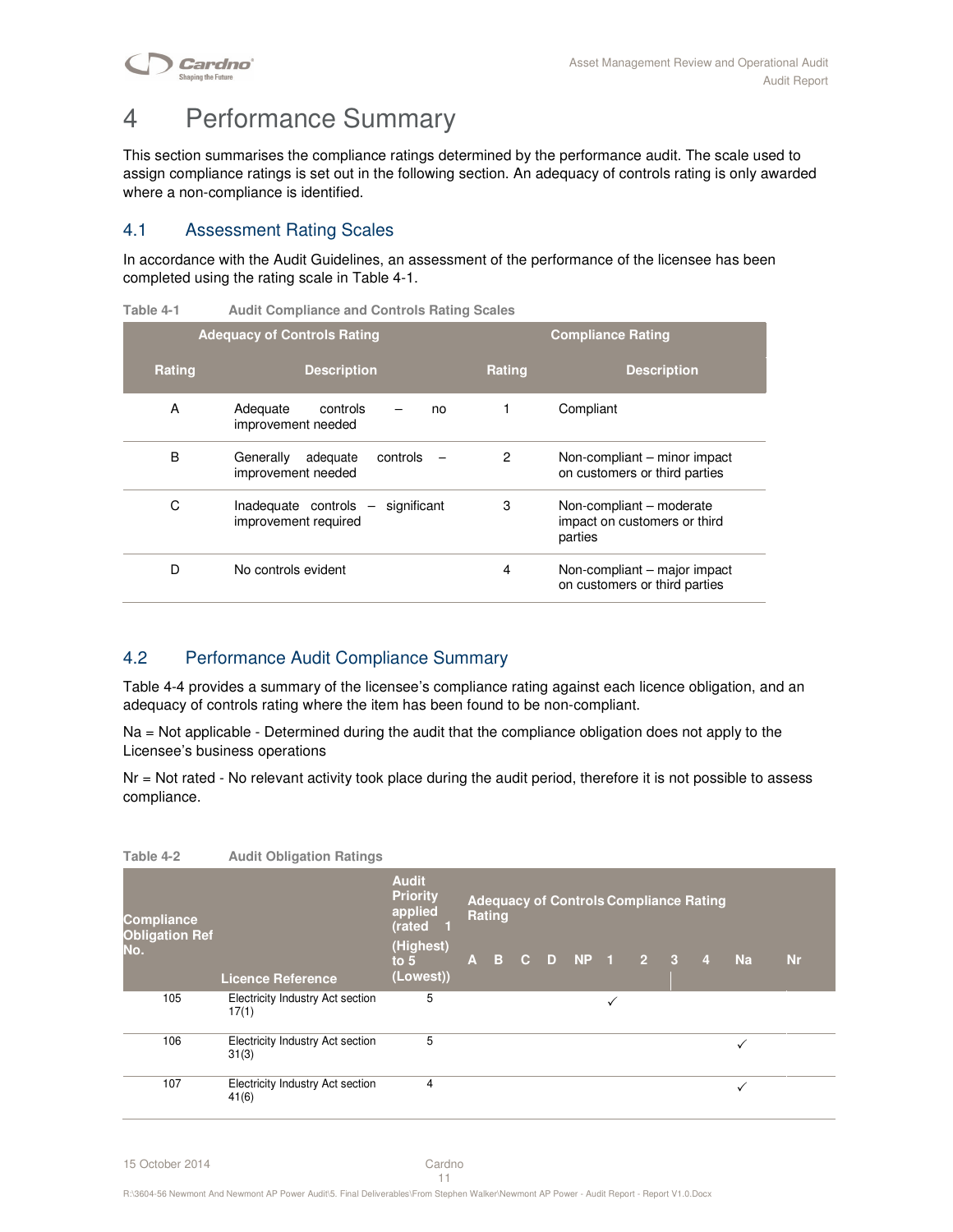

| Compliance<br>Obligation Ref<br>No. |                                                             | <b>Audit</b><br><b>Priority</b><br>applied<br>(rated<br>(Highest) | <b>Adequacy of Controls Compliance Rating</b><br><b>Rating</b> |   |              |   |           |    |                |   |   |              |           |
|-------------------------------------|-------------------------------------------------------------|-------------------------------------------------------------------|----------------------------------------------------------------|---|--------------|---|-----------|----|----------------|---|---|--------------|-----------|
|                                     | Licence Reference                                           | to $5$<br>(Lowest))                                               | A                                                              | B | $\mathbf{C}$ | D | <b>NP</b> | -1 | $\overline{2}$ | 3 | 4 | <b>Na</b>    | <b>Nr</b> |
| 113                                 | Electricity Industry Act section<br>115(2)                  | 4                                                                 |                                                                |   |              |   |           |    |                |   |   | $\checkmark$ |           |
| 360                                 | <b>Electricity Industry Metering</b><br>Code clause 3.11(3) | 4                                                                 |                                                                |   |              |   |           |    |                |   |   | ✓            |           |
| 385                                 | <b>Electricity Industry Metering</b><br>Code clause 3.27    | 4                                                                 |                                                                |   |              |   |           |    |                |   |   | $\checkmark$ |           |
| 392                                 | <b>Electricity Industry Metering</b><br>Code clause 4.4(1)  | 5                                                                 |                                                                |   |              |   |           |    |                |   |   | $\checkmark$ |           |
| 393                                 | <b>Electricity Industry Metering</b><br>Code clause 4.5(1)  | 4                                                                 |                                                                |   |              |   |           |    |                |   |   | $\checkmark$ |           |
| 394                                 | <b>Electricity Industry Metering</b><br>Code clause 4.5(2)  | 5                                                                 |                                                                |   |              |   |           |    |                |   |   | $\checkmark$ |           |
| 409                                 | <b>Electricity Industry Metering</b><br>Code clause 5.4(2)  | 5                                                                 |                                                                |   |              |   |           |    |                |   |   | $\checkmark$ |           |
| 422                                 | <b>Electricity Industry Metering</b><br>Code clause 5.16    | 4                                                                 |                                                                |   |              |   |           |    |                |   |   | $\checkmark$ |           |
| 423                                 | <b>Electricity Industry Metering</b><br>Code clause 5.17(1) | 4                                                                 |                                                                |   |              |   |           |    |                |   |   | $\checkmark$ |           |
| 426                                 | <b>Electricity Industry Metering</b><br>Code clause 5.18    | 4                                                                 |                                                                |   |              |   |           |    |                |   |   | $\checkmark$ |           |
| 427                                 | <b>Electricity Industry Metering</b><br>Code clause 5.19(1) | 5                                                                 |                                                                |   |              |   |           |    |                |   |   | $\checkmark$ |           |
| 428                                 | <b>Electricity Industry Metering</b><br>Code clause 5.19(2) | 5                                                                 |                                                                |   |              |   |           |    |                |   |   | $\checkmark$ |           |
| 429                                 | <b>Electricity Industry Metering</b><br>Code clause 5.19(3) | 4                                                                 |                                                                |   |              |   |           |    |                |   |   | $\checkmark$ |           |
| 431                                 | <b>Electricity Industry Metering</b><br>Code clause 5.19(6) | 5                                                                 |                                                                |   |              |   |           |    |                |   |   | $\checkmark$ |           |
| 437                                 | <b>Electricity Industry Metering</b><br>Code clause 5.21(5) | 4                                                                 |                                                                |   |              |   |           |    |                |   |   |              | ✓         |
| 438                                 | <b>Electricity Industry Metering</b><br>Code clause 5.21(6) | 4                                                                 |                                                                |   |              |   |           |    |                |   |   | $\checkmark$ |           |
| 456                                 | <b>Electricity Industry Metering</b><br>Code clause 5.27    | 4                                                                 |                                                                |   |              |   |           |    |                |   |   | $\checkmark$ |           |
| 472                                 | <b>Electricity Industry Metering</b><br>Code clause 7.2(1)  | 4                                                                 |                                                                |   |              |   |           |    |                |   |   | ✓            |           |
| 474                                 | <b>Electricity Industry Metering</b><br>Code clause 7.2(4)  | 4                                                                 |                                                                |   |              |   |           |    |                |   |   | $\checkmark$ |           |
| 475                                 | <b>Electricity Industry Metering</b><br>Code clause 7.2(5)  | 4                                                                 |                                                                |   |              |   |           |    |                |   |   | $\checkmark$ |           |
| 476                                 | <b>Electricity Industry Metering</b><br>Code clause 7.5     | 4                                                                 |                                                                |   |              |   |           |    |                |   |   | $\checkmark$ |           |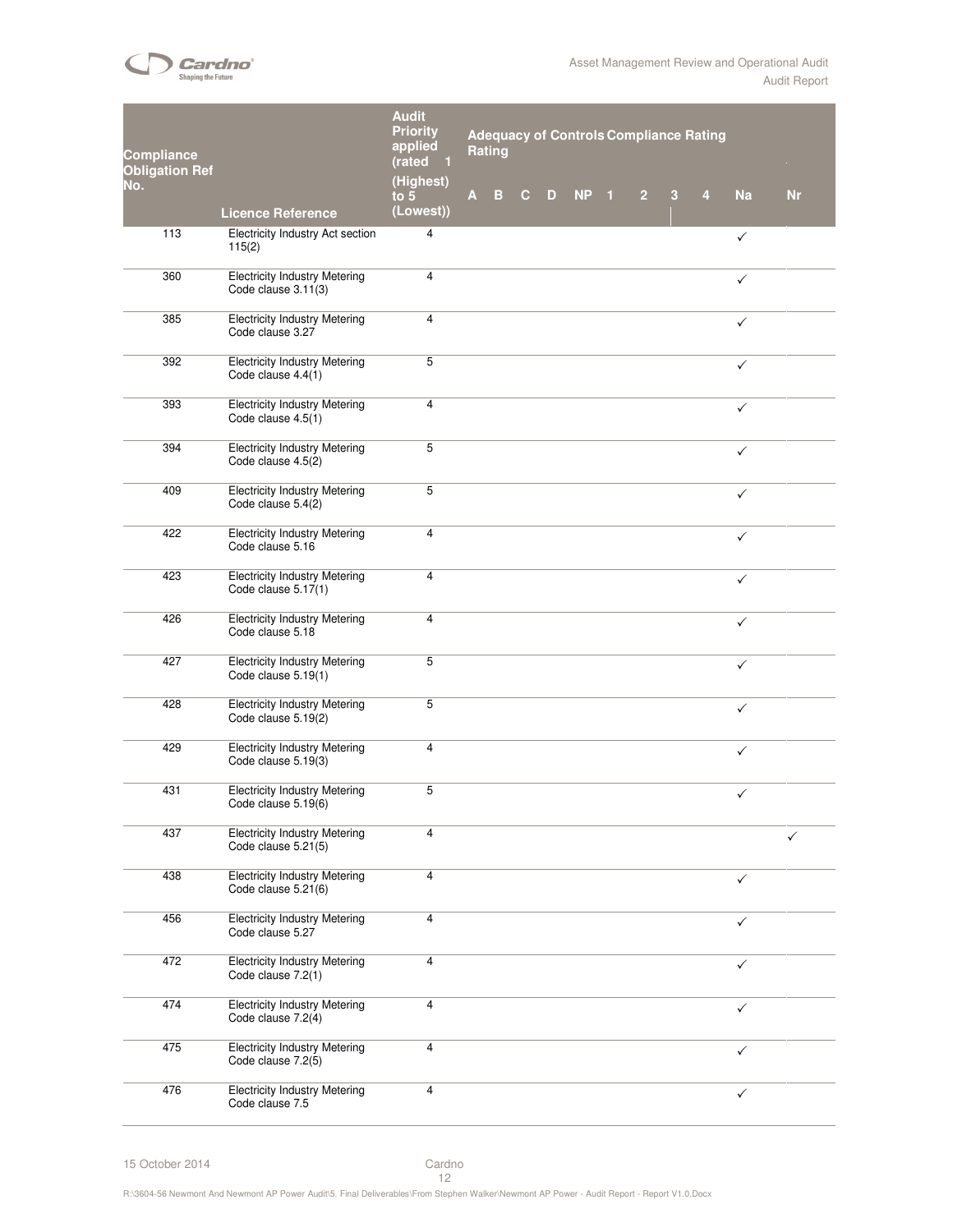

| <b>Compliance</b><br><b>Obligation Ref</b> |                                                            | <b>Audit</b><br><b>Priority</b><br>applied<br>(rated<br>- 1<br>(Highest) |              | <b>Rating</b> |              |   |                 |              |                |                | <b>Adequacy of Controls Compliance Rating</b> |              |              |
|--------------------------------------------|------------------------------------------------------------|--------------------------------------------------------------------------|--------------|---------------|--------------|---|-----------------|--------------|----------------|----------------|-----------------------------------------------|--------------|--------------|
| No.                                        | <b>Licence Reference</b>                                   | to $5$<br>(Lowest))                                                      | $\mathbf{A}$ | $\mathbf{B}$  | $\mathbf{C}$ | D | NP <sub>1</sub> |              | $\overline{2}$ | $\overline{3}$ | $\overline{4}$                                | Na           | <b>Nr</b>    |
| 478                                        | <b>Electricity Industry Metering</b><br>Code clause 8.1(1) | 5                                                                        |              |               |              |   |                 |              |                |                |                                               | $\checkmark$ |              |
| 479                                        | <b>Electricity Industry Metering</b><br>Code clause 8.1(2) | $\overline{5}$                                                           |              |               |              |   |                 |              |                |                |                                               | ✓            |              |
| 480                                        | <b>Electricity Industry Metering</b><br>Code clause 8.1(3) | 4                                                                        |              |               |              |   |                 |              |                |                |                                               | $\checkmark$ |              |
| 481                                        | <b>Electricity Industry Metering</b><br>Code clause 8.1(4) | 5                                                                        |              |               |              |   |                 |              |                |                |                                               | $\checkmark$ |              |
| 482                                        | <b>Electricity Industry Metering</b><br>Code clause 8.3(2) | $\overline{4}$                                                           |              |               |              |   |                 |              |                |                |                                               | $\checkmark$ |              |
| 119                                        | Retail Licence condition 12.1                              | $\overline{4}$                                                           |              |               |              |   |                 | $\checkmark$ |                |                |                                               |              |              |
| 101                                        | Electricity Industry Act section<br>13(1)                  | 4                                                                        |              |               |              |   |                 | $\checkmark$ |                |                |                                               |              |              |
| 121                                        | Retail Licence condition 14.2                              | 4                                                                        |              |               |              |   |                 | $\checkmark$ |                |                |                                               |              |              |
| 123                                        | Retail Licence condition 15.1                              | 5                                                                        |              |               |              |   |                 |              |                |                |                                               |              | $\checkmark$ |
| 124                                        | Retail Licence condition 16.1                              | $\overline{4}$                                                           |              |               |              |   |                 | $\checkmark$ |                |                |                                               |              |              |
| 125                                        | Retail Licence condition 17.1<br>and 17.2                  | $\overline{4}$                                                           |              |               |              |   |                 |              |                |                |                                               |              | $\checkmark$ |
| 126                                        | Retail Licence condition 18.1                              | 4                                                                        |              |               |              |   |                 |              |                |                |                                               |              | $\checkmark$ |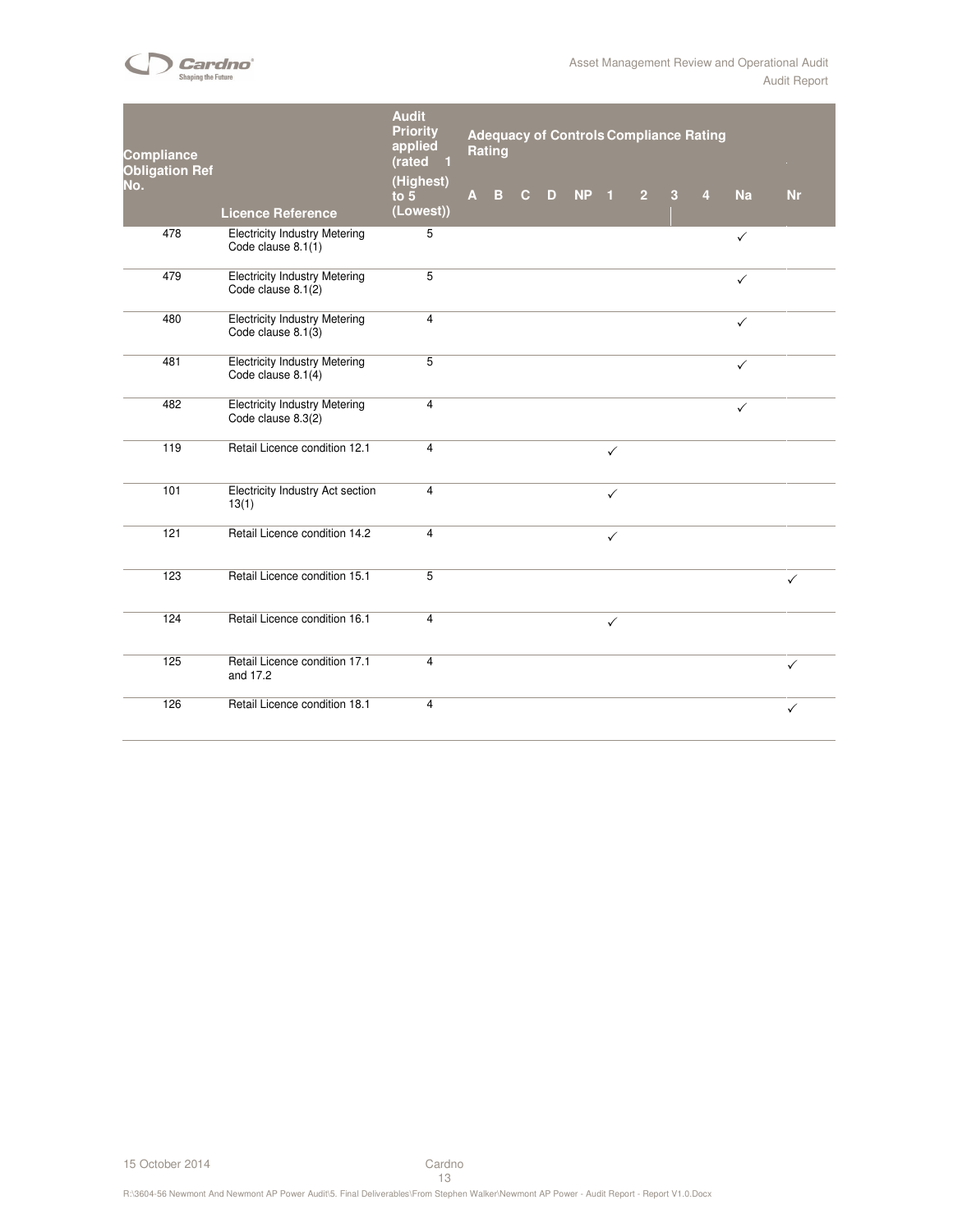

# 5 Observations and Recommendations

## 5.1 Performance Audit

| Table 5-1 |  |  | <b>Performance Audit Observations and Recommendations</b> |
|-----------|--|--|-----------------------------------------------------------|
|           |  |  |                                                           |

| 2014<br>No. | <b>Licence Condition</b>                                                                                                                                                                                  | <b>Obligations under</b><br><b>Condition</b>       | <b>Description</b>                                                                                                                                                                                                                                 |                | <b>Observations</b>                                                                 | <b>Evidence (Include</b><br>Contact)                                                                             | Compliance<br>Rating |
|-------------|-----------------------------------------------------------------------------------------------------------------------------------------------------------------------------------------------------------|----------------------------------------------------|----------------------------------------------------------------------------------------------------------------------------------------------------------------------------------------------------------------------------------------------------|----------------|-------------------------------------------------------------------------------------|------------------------------------------------------------------------------------------------------------------|----------------------|
| 105         | <b>Distribution Licence</b><br>condition 4.1 Generation<br>Licence condition 4.1<br>Integrated Regional<br>Licence condition 4.1<br>Retail Licence condition<br>4.1 Transmission<br>Licence condition 4.1 | <b>Electricity Industry Act</b><br>section 17(1)   | A licensee must pay to the Authority<br>the prescribed licence fee within one<br>month after the day of grant or renewal<br>of the licence and within one month<br>after each anniversary of that day<br>during the term of the licence.           |                | Licence fees have been<br>paid regularly, and within<br>the required timeframes.    | Interview with<br>Tim Gordon and<br>David Lyne.<br>Transaction<br>records for<br>previous three<br>years viewed. |                      |
| 106         | <b>Distribution Licence</b><br>condition 5.1 Generation<br>Licence condition 5.1<br>Integrated Regional<br>Licence condition 5.1<br>Retail Licence condition<br>5.1 Transmission<br>Licence condition 5.1 | <b>Electricity Industry Act</b><br>section 31(3)   | A licensee must take reasonable steps<br>to minimise the extent or duration of<br>any interruption, suspension or<br>restriction of the supply of electricity<br>due to an accident, emergency,<br>potential danger or other unavoidable<br>cause. |                | There is no supply of<br>electricity to manage as the<br>licensee has no customers. | Interview with<br>Tim Gordon and<br>David Lyne.                                                                  | Na                   |
| 107         | <b>Distribution Licence</b><br>condition 5.1 Generation<br>Licence condition 5.1<br>Integrated Regional<br>Licence condition 5.1<br>Retail Licence condition<br>5.1 Transmission<br>Licence condition 5.1 | <b>Electricity Industry Act</b><br>section $41(6)$ | A licensee must pay the costs of<br>taking an interest in land or an<br>easement over land.                                                                                                                                                        | $\blacksquare$ | There are no land or<br>easement requirements<br>related to the assets.             | Interview with<br>Tim Gordon and<br>David Lyne.                                                                  | Na                   |
| 113         | Integrated Regional<br>Licence condition 5.1<br>Retail Licence condition<br>5.1 Transmission<br>Licence condition 5.1                                                                                     | <b>Electricity Industry Act</b><br>section 115(2)  | A licensee that has, or is an associate<br>of a person that has, access to<br>services under an access agreement<br>must not engage in conduct for the<br>purpose of hindering or prohibiting<br>access.                                           |                | The licensee is not party to<br>any access agreement                                | Interview with<br>Tim Gordon and<br>David Lyne.                                                                  | Na                   |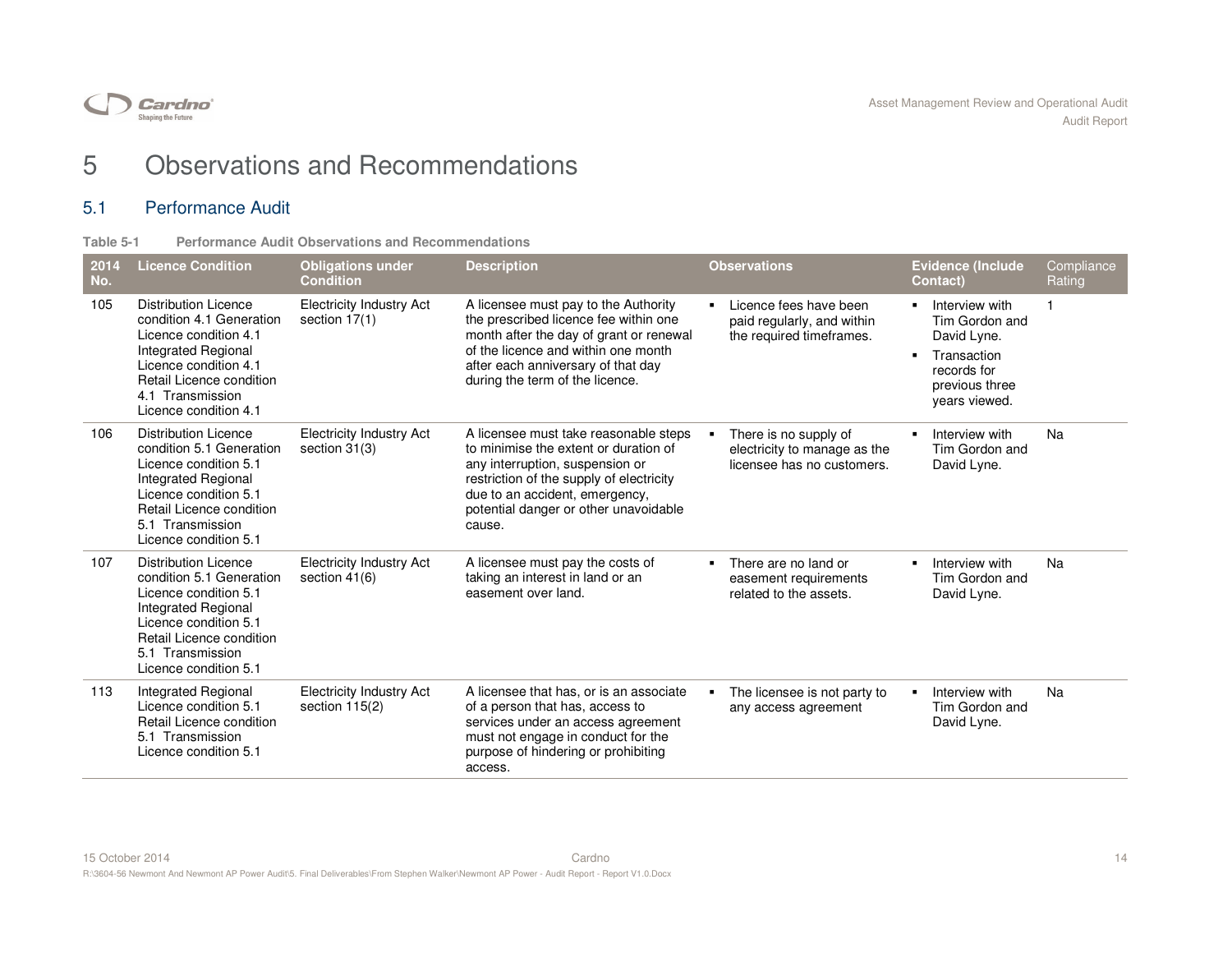|             | <b>Shaping the Future</b>                                                                                                                                                                                 |                                                                |                                                                                                                                                                                                                                                                                                                                     |                                                                           |                                                                   | <b>Audit Report</b>  |
|-------------|-----------------------------------------------------------------------------------------------------------------------------------------------------------------------------------------------------------|----------------------------------------------------------------|-------------------------------------------------------------------------------------------------------------------------------------------------------------------------------------------------------------------------------------------------------------------------------------------------------------------------------------|---------------------------------------------------------------------------|-------------------------------------------------------------------|----------------------|
| 2014<br>No. | <b>Licence Condition</b>                                                                                                                                                                                  | <b>Obligations under</b><br><b>Condition</b>                   | <b>Description</b>                                                                                                                                                                                                                                                                                                                  | <b>Observations</b>                                                       | <b>Evidence (Include</b><br>Contact)                              | Compliance<br>Rating |
| 360         | <b>Distribution Licence</b><br>condition 5.1 Generation<br>Licence condition 5.1<br>Integrated Regional<br>Licence condition 5.1<br>Retail Licence condition<br>5.1 Transmission<br>Licence condition 5.1 | <b>Electricity Industry</b><br>Metering Code clause<br>3.11(3) | A Code participant who becomes<br>aware of an outage or malfunction of a<br>metering installation must advise the<br>network operator as soon as<br>practicable.                                                                                                                                                                    | • The licensee does not own<br>any meters.                                | Interview with<br>$\blacksquare$<br>Tim Gordon and<br>David Lyne. | Na                   |
| 385         | <b>Generation Licence</b><br>condition 5.1 Integrated<br>Regional Licence<br>condition 5.1<br>Retail Licence condition<br>5.1                                                                             | <b>Electricity Industry</b><br>Metering Code clause<br>3.27    | A person must not install a metering<br>installation on a network unless the<br>person is the network operator or a<br>registered metering installation<br>provider for the network operator doing<br>the type of work authorised by its<br>registration.                                                                           | The licensee does not own<br>$\mathbf{r}$<br>any meters.                  | Interview with<br>$\blacksquare$<br>Tim Gordon and<br>David Lyne. | Na                   |
| 392         | <b>Distribution Licence</b><br>condition 5.1 Generation<br>Licence condition 5.1<br>Integrated Regional<br>Licence condition 5.1<br>Retail Licence condition<br>5.1 Transmission<br>Licence condition 5.1 | <b>Electricity Industry</b><br>Metering Code clause<br>4.4(1)  | If there is a discrepancy between<br>energy data held in a metering<br>installation and data held in the<br>metering database, the affected Code<br>participants and the network operator<br>must liaise together to determine the<br>most appropriate way to resolve a<br>discrepancy.                                             | The licensee does not own<br>$\mathbf{r}$<br>any meters.                  | Interview with<br>$\blacksquare$<br>Tim Gordon and<br>David Lyne. | Na                   |
| 393         | <b>Distribution Licence</b><br>condition 5.1 Generation<br>Licence condition 5.1<br>Integrated Regional<br>Licence condition 5.1<br>Retail Licence condition<br>5.1 Transmission<br>Licence condition 5.1 | <b>Electricity Industry</b><br>Metering Code clause<br>4.5(1)  | A Code participant must not knowingly<br>permit the registry to be materially<br>inaccurate.                                                                                                                                                                                                                                        | The licensee does not have<br>any customers and<br>therefore no registry. | Interview with<br>$\blacksquare$<br>Tim Gordon and<br>David Lyne. | Na                   |
| 394         | <b>Generation Licence</b><br>condition 5.1 Integrated<br>Regional Licence<br>condition 5.1<br>Retail Licence condition<br>5.1                                                                             | <b>Electricity Industry</b><br>Metering Code clause<br>4.5(2)  | Subject to subclause 5.19(6), if a Code<br>participant, other than a network<br>operator, becomes aware of a change<br>to, or an inaccuracy in, an item of<br>standing data in the registry, then it<br>must notify the network operator and<br>provide details of the change or<br>inaccuracy within the timeframes<br>prescribed. | The licensee does not have<br>$\blacksquare$<br>any customers.            | Interview with<br>$\blacksquare$<br>Tim Gordon and<br>David Lyne. | Na                   |

 $CD$  Cardno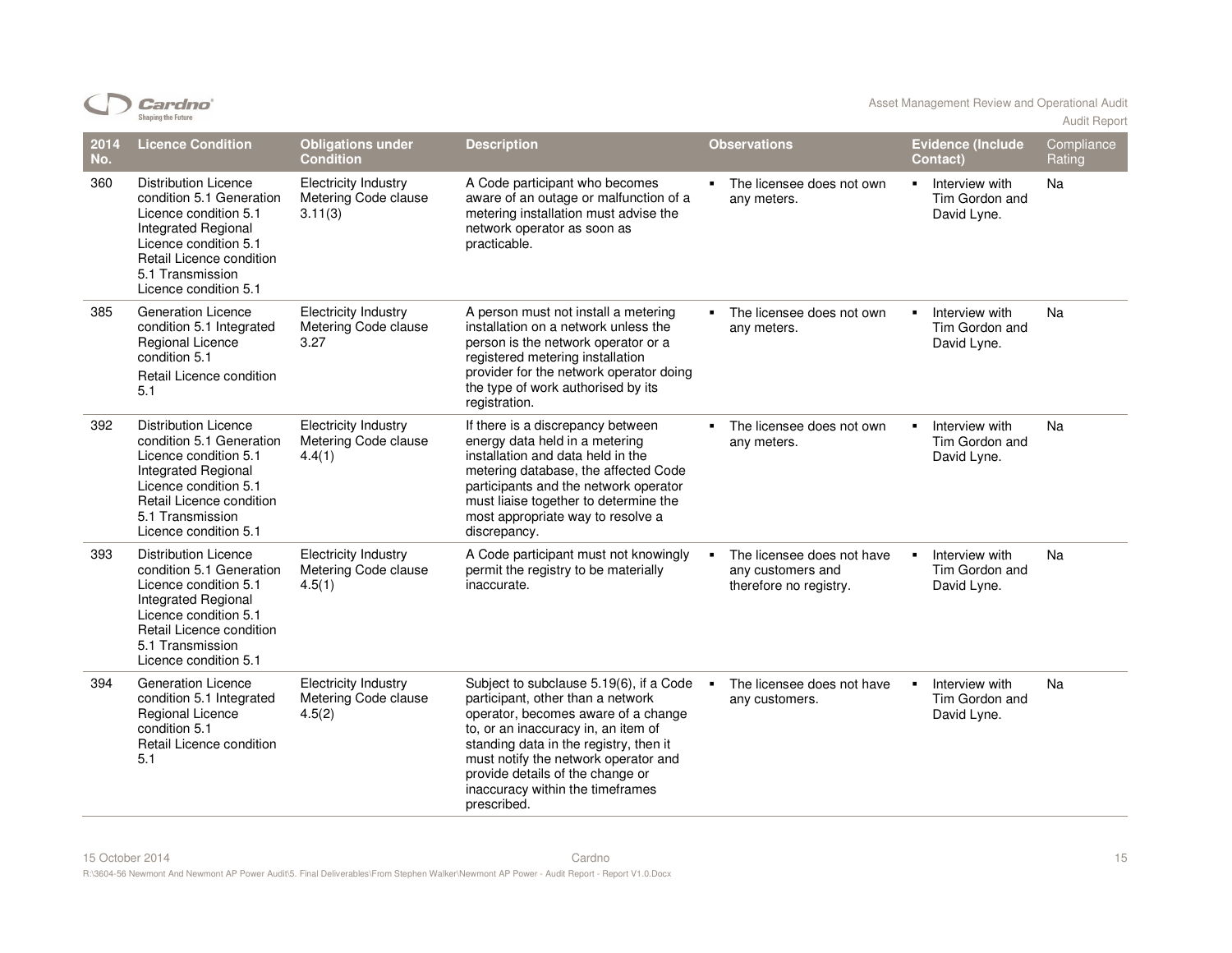|             | <b>Shaping the Future</b>                                                                                                            |                                                                |                                                                                                                                                                                                                                                                                                                                                                            |                                                            |                                                                   | <b>Audit Report</b>  |
|-------------|--------------------------------------------------------------------------------------------------------------------------------------|----------------------------------------------------------------|----------------------------------------------------------------------------------------------------------------------------------------------------------------------------------------------------------------------------------------------------------------------------------------------------------------------------------------------------------------------------|------------------------------------------------------------|-------------------------------------------------------------------|----------------------|
| 2014<br>No. | <b>Licence Condition</b>                                                                                                             | <b>Obligations under</b><br><b>Condition</b>                   | <b>Description</b>                                                                                                                                                                                                                                                                                                                                                         | <b>Observations</b>                                        | <b>Evidence (Include</b><br>Contact)                              | Compliance<br>Rating |
| 409         | <b>Generation Licence</b><br>condition 5.1 Integrated<br>Regional Licence<br>condition 5.1<br>Retail Licence condition<br>5.1        | <b>Electricity Industry</b><br>Metering Code clause<br>5.4(2)  | A user must, when reasonably<br>requested by a network operator,<br>assist the network operator to comply<br>with the network operator's obligation<br>under subclause 5.4(1).                                                                                                                                                                                             | The licensee does not own<br>$\blacksquare$<br>any meters. | Interview with<br>$\blacksquare$<br>Tim Gordon and<br>David Lyne. | Na                   |
| 422         | <b>Generation Licence</b><br>condition 5.1 Integrated<br>Regional Licence<br>condition 5.1<br>Retail Licence condition<br>5.1        | <b>Electricity Industry</b><br>Metering Code clause<br>5.16    | If a user collects or receives energy<br>data from a metering installation then<br>the user must provide the network<br>operator with the energy data (in<br>accordance with the communication<br>rules) within the timeframes<br>prescribed.                                                                                                                              | The licensee does not own<br>any meters.                   | Interview with<br>٠<br>Tim Gordon and<br>David Lyne.              | Na                   |
| 423         | Generation Licence<br>condition 5.1 Integrated<br>Regional Licence<br>condition 5.1<br>Retail Licence condition<br>5.1               | <b>Electricity Industry</b><br>Metering Code clause<br>5.17(1) | A user must provide standing data and<br>validated, and where necessary<br>substituted or estimated, energy data<br>to the user's customer to which that<br>information relates where the user is<br>required by an enactment or an<br>agreement to do so for billing<br>purposes or for the purpose of<br>providing metering services to the<br>customer.                 | The licensee does not have<br>any customers.               | Interview with<br>$\blacksquare$<br>Tim Gordon and<br>David Lyne. | Na                   |
| 426         | <b>Generation Licence</b><br>condition 5.1 Integrated<br><b>Regional Licence</b><br>condition 5.1<br>Retail Licence condition<br>5.1 | <b>Electricity Industry</b><br>Metering Code clause<br>5.18    | If a user collects or receives<br>information regarding a change in the<br>energisation status of a metering point<br>then the user must provide the<br>network operator with the prescribed<br>information, including the stated<br>attributes, within the timeframes<br>prescribed.                                                                                      | The licensee does not own<br>any meters.                   | Interview with<br>٠<br>Tim Gordon and<br>David Lyne.              | Na                   |
| 427         | <b>Generation Licence</b><br>condition 5.1 Integrated<br>Regional Licence<br>condition 5.1<br>Retail Licence condition<br>5.1        | <b>Electricity Industry</b><br>Metering Code clause<br>5.19(1) | A user must, when requested by the<br>network operator acting in accordance<br>with good electricity industry practice,<br>use reasonable endeavours to collect<br>information from customers, if any,<br>that assists the network operator in<br>meeting its obligations described in the<br>Code and elsewhere, and provide that<br>information to the network operator. | • The licensee does not have<br>any customers.             | Interview with<br>$\blacksquare$<br>Tim Gordon and<br>David Lyne. | Na                   |

Cardno<sup>\*</sup>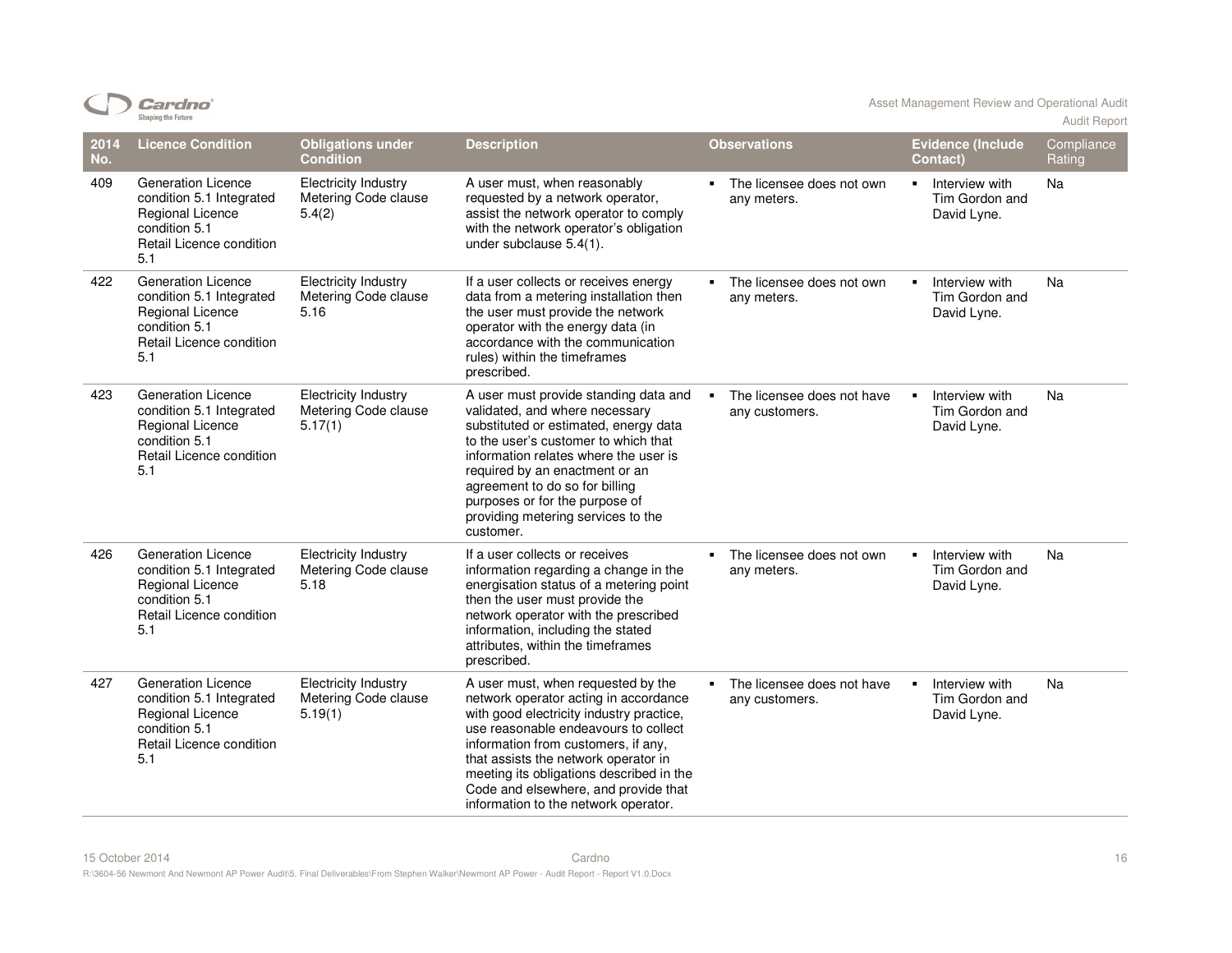|             | onaping the ruture                                                                                                            |                                                                |                                                                                                                                                                                                                                                                   |                                                                                                  |                                                                   | <b>Audit Report</b>  |
|-------------|-------------------------------------------------------------------------------------------------------------------------------|----------------------------------------------------------------|-------------------------------------------------------------------------------------------------------------------------------------------------------------------------------------------------------------------------------------------------------------------|--------------------------------------------------------------------------------------------------|-------------------------------------------------------------------|----------------------|
| 2014<br>No. | <b>Licence Condition</b>                                                                                                      | <b>Obligations under</b><br><b>Condition</b>                   | <b>Description</b>                                                                                                                                                                                                                                                | <b>Observations</b>                                                                              | <b>Evidence (Include</b><br>Contact)                              | Compliance<br>Rating |
| 428         | <b>Generation Licence</b><br>condition 5.1 Integrated<br>Regional Licence<br>condition 5.1<br>Retail Licence condition<br>5.1 | <b>Electricity Industry</b><br>Metering Code clause<br>5.19(2) | A user must, to the extent that it is<br>able, collect and maintain a record of<br>the prescribed information in relation<br>to the site of each connection point<br>with which the user is associated.                                                           | The licensee does not have<br>any connection points.                                             | Interview with<br>$\blacksquare$<br>Tim Gordon and<br>David Lyne. | Na                   |
| 429         | Generation Licence<br>condition 5.1 Integrated<br>Regional Licence<br>condition 5.1<br>Retail Licence condition<br>5.1        | <b>Electricity Industry</b><br>Metering Code clause<br>5.19(3) | Subject to subclauses 5.19(3A) and<br>5.19(6), the user must, within 1<br>business day after becoming aware of<br>any change in an attribute described in<br>subclause 5.19(2), notify the network<br>operator of the change.                                     | $\blacksquare$<br>The licensee does not have<br>any customers.                                   | Interview with<br>$\blacksquare$<br>Tim Gordon and<br>David Lyne. | Na                   |
| 431         | Generation Licence<br>condition 5.1 Integrated<br>Regional Licence<br>condition 5.1<br>Retail Licence condition<br>5.1        | <b>Electricity Industry</b><br>Metering Code clause<br>5.19(6) | The user must use reasonable<br>endeavours to ensure that it does not<br>notify the network operator of a<br>change in an attribute described in<br>subclause 5.19(2) that results from the<br>provision of standing data by the<br>network operator to the user. | The licensee does not have<br>$\blacksquare$<br>any customers.                                   | Interview with<br>$\blacksquare$<br>Tim Gordon and<br>David Lyne. | Na                   |
| 437         | <b>Generation Licence</b><br>condition 5.1 Integrated<br>Regional Licence<br>condition 5.1<br>Retail Licence condition<br>5.1 | <b>Electricity Industry</b><br>Metering Code clause<br>5.21(5) | A Code participant must not request a<br>test or audit under subclause 5.21(1)<br>unless the Code participant is a user<br>and the test or audit relates to a time<br>or times at which the user was the<br>current user or the Code participant is<br>the IMO.   | No requests for test or audit<br>have been made. The<br>licensee does not have any<br>customers. | $\blacksquare$<br>Interview with<br>Tim Gordon and<br>David Lyne. | Nr                   |
| 438         | <b>Generation Licence</b><br>condition 5.1 Integrated<br>Regional Licence<br>condition 5.1<br>Retail Licence condition<br>5.1 | <b>Electricity Industry</b><br>Metering Code clause<br>5.21(6) | A Code participant must not make a<br>request under subclause 5.21(1) that<br>is inconsistent with any access<br>arrangement or agreement.                                                                                                                        | No requests have been<br>made. The licensee does<br>not have any customers.                      | Interview with<br>$\blacksquare$<br>Tim Gordon and<br>David Lyne. | Na                   |
| 456         | Generation Licence<br>condition 5.1 Integrated<br>Regional Licence<br>condition 5.1<br>Retail Licence condition<br>5.1        | <b>Electricity Industry</b><br>Metering Code clause<br>5.27    | Upon request from a network operator,<br>the current user for a connection point<br>must provide the network operator with<br>customer attribute information that it<br>reasonably believes are missing or<br>incorrect within the timeframes<br>prescribed.      | No requests have been<br>made. The licensee does<br>not have any customers.                      | Interview with<br>$\blacksquare$<br>Tim Gordon and<br>David Lyne. | Na                   |

Cardno<sup>®</sup>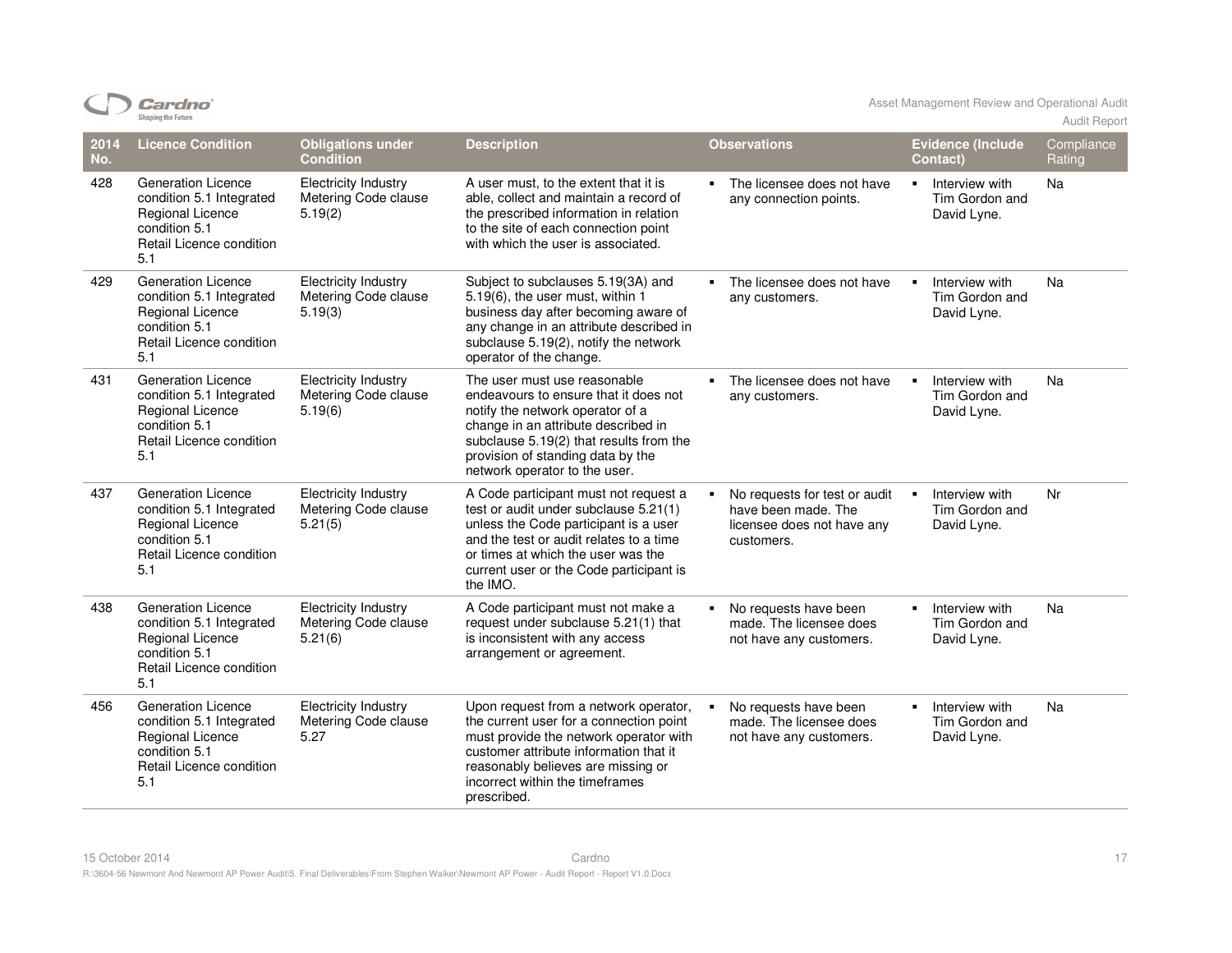| ardno                     |
|---------------------------|
| <b>Shaping the Future</b> |

Asset Management Review and Operational Audit Audit Report

| 2014<br>No. | <b>Licence Condition</b>                                                                                                                                                                                         | <b>Obligations under</b><br><b>Condition</b>                  | <b>Description</b>                                                                                                                                                                                                                                                                                                                                            | <b>Observations</b>                                                                                                    | <b>Evidence (Include</b><br><b>Contact)</b>                       | Compliance<br>Rating |
|-------------|------------------------------------------------------------------------------------------------------------------------------------------------------------------------------------------------------------------|---------------------------------------------------------------|---------------------------------------------------------------------------------------------------------------------------------------------------------------------------------------------------------------------------------------------------------------------------------------------------------------------------------------------------------------|------------------------------------------------------------------------------------------------------------------------|-------------------------------------------------------------------|----------------------|
| 472         | <b>Distribution Licence</b><br>condition 5.1 Generation<br>Licence condition 5.1<br>Integrated Regional<br>Licence condition 5.1<br>Retail Licence condition<br>5.1 Transmission<br>Licence condition 5.1        | <b>Electricity Industry</b><br>Metering Code clause<br>7.2(1) | Code participants must use<br>reasonable endeavours to ensure that<br>they can send and receive a notice by<br>post, facsimile and electronic<br>communication and must notify the<br>network operator of a telephone<br>number for voice communication in<br>connection with the Code.                                                                       | Capability of required format<br>of communications satisfied.<br>However, the licensee does<br>not have any customers. | Interview with<br>$\blacksquare$<br>Tim Gordon and<br>David Lyne. | Na                   |
| 474         | <b>Distribution Licence</b><br>condition 5.1 Generation<br>Licence condition 5.1<br><b>Integrated Regional</b><br>Licence condition 5.1<br>Retail Licence condition<br>5.1 Transmission<br>Licence condition 5.1 | <b>Electricity Industry</b><br>Metering Code clause<br>7.2(4) | If requested by a network operator<br>with whom it has entered into an<br>access contract, the Code participant<br>must notify its contact details to a<br>network operator within 3 business<br>days after the request.                                                                                                                                      | There is no access contract.<br>The licensee does not have<br>any customers.                                           | Interview with<br>$\blacksquare$<br>Tim Gordon and<br>David Lyne. | Na                   |
| 475         | <b>Distribution Licence</b><br>condition 5.1 Generation<br>Licence condition 5.1<br>Integrated Regional<br>Licence condition 5.1<br>Retail Licence condition<br>5.1 Transmission<br>Licence condition 5.1        | <b>Electricity Industry</b><br>Metering Code clause<br>7.2(5) | A Code participant must notify any<br>affected network operator of any<br>change to the contact details it notified<br>to the network operator under<br>subclause 7.2(4) at least 3 business<br>days before the change takes effect.                                                                                                                          | There is no network<br>operator. The licensee does<br>not have any customers.                                          | Interview with<br>$\blacksquare$<br>Tim Gordon and<br>David Lyne. | Na                   |
| 476         | <b>Distribution Licence</b><br>condition 5.1 Generation<br>Licence condition 5.1<br>Integrated Regional<br>Licence condition 5.1<br>Retail Licence condition<br>5.1 Transmission<br>Licence condition 5.1        | <b>Electricity Industry</b><br>Metering Code clause<br>7.5    | A Code participant must subject to<br>subclauses 5.17A and 7.6 not<br>disclose, or permit the disclosure of,<br>confidential information provided to it<br>under or in connection with the Code<br>and may only use or reproduce<br>confidential information for the<br>purpose for which it was disclosed or<br>another purpose contemplated by the<br>Code. | There is no confidential<br>$\blacksquare$<br>information. The licensee<br>does not have any<br>customers.             | Interview with<br>$\blacksquare$<br>Tim Gordon and<br>David Lyne. | Na                   |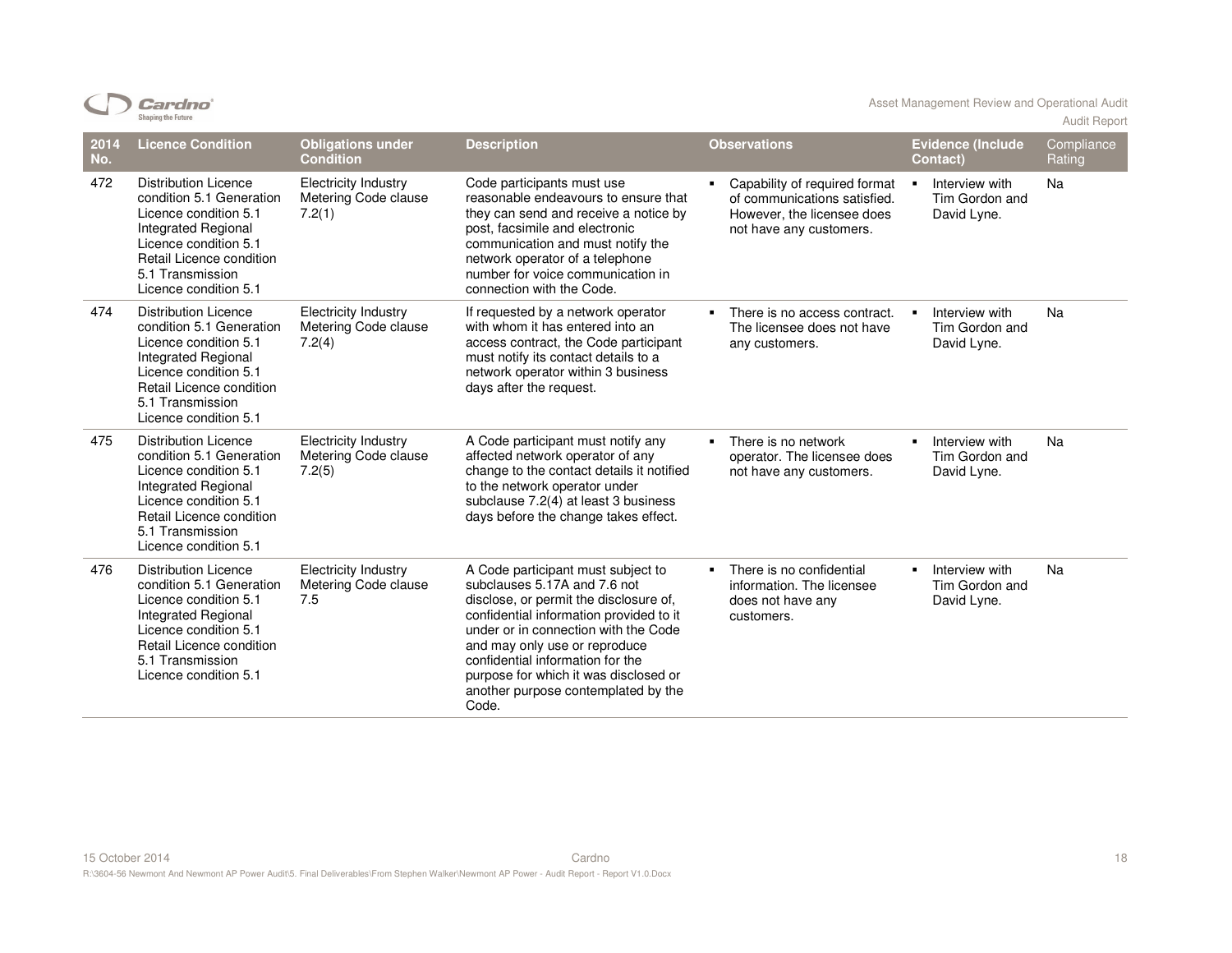| ardno                     |
|---------------------------|
| <b>Shaping the Future</b> |

Asset Management Review and Operational Audit Audit Report

| 2014<br>No. | <b>Licence Condition</b>                                                                                                                                                                                  | <b>Obligations under</b><br><b>Condition</b>                  | <b>Description</b>                                                                                                                                                                                                                                                                                                                   | <b>Observations</b>                                                          | <b>Evidence (Include</b><br>Contact)                              | Compliance<br>Rating |
|-------------|-----------------------------------------------------------------------------------------------------------------------------------------------------------------------------------------------------------|---------------------------------------------------------------|--------------------------------------------------------------------------------------------------------------------------------------------------------------------------------------------------------------------------------------------------------------------------------------------------------------------------------------|------------------------------------------------------------------------------|-------------------------------------------------------------------|----------------------|
| 478         | <b>Distribution Licence</b><br>condition 5.1 Generation<br>Licence condition 5.1<br>Integrated Regional<br>Licence condition 5.1<br>Retail Licence condition<br>5.1 Transmission<br>Licence condition 5.1 | <b>Electricity Industry</b><br>Metering Code clause<br>8.1(1) | If any dispute arises between any<br>Code participants then (subject to<br>subclause 8.2(3) representatives of<br>disputing parties must meet within 5<br>business days after a notice given by a<br>disputing party to the other disputing<br>parties and attempt to resolve the<br>dispute by negotiations in good faith.          | There have been no<br>disputes. The licensee does<br>not have any customers. | Interview with<br>$\blacksquare$<br>Tim Gordon and<br>David Lyne. | Na                   |
| 479         | <b>Distribution Licence</b><br>condition 5.1 Generation<br>Licence condition 5.1<br>Integrated Regional<br>Licence condition 5.1<br>Retail Licence condition<br>5.1 Transmission<br>Licence condition 5.1 | <b>Electricity Industry</b><br>Metering Code clause<br>8.1(2) | If a dispute is not resolved within 10<br>business days after the dispute is<br>referred to representative negotiations,<br>the disputing parties must refer the<br>dispute to a senior management<br>officer of each disputing party who<br>must meet and attempt to resolve the<br>dispute by negotiations in good faith.          | There have been no<br>disputes. The licensee does<br>not have any customers. | Interview with<br>$\blacksquare$<br>Tim Gordon and<br>David Lyne. | Na                   |
| 480         | <b>Distribution Licence</b><br>condition 5.1 Generation<br>Licence condition 5.1<br>Integrated Regional<br>Licence condition 5.1<br>Retail Licence condition<br>5.1 Transmission<br>Licence condition 5.1 | <b>Electricity Industry</b><br>Metering Code clause<br>8.1(3) | If the dispute is not resolved within 10<br>business days after the dispute is<br>referred to senior management<br>negotiations, the disputing parties<br>must refer the dispute to the senior<br>executive officer of each disputing<br>party who must meet and attempt to<br>resolve the dispute by negotiations in<br>good faith. | There have been no<br>disputes. The licensee does<br>not have any customers. | Interview with<br>$\blacksquare$<br>Tim Gordon and<br>David Lyne. | Na                   |
| 481         | <b>Distribution Licence</b><br>condition 5.1 Generation<br>Licence condition 5.1<br>Integrated Regional<br>Licence condition 5.1<br>Retail Licence condition<br>5.1 Transmission<br>Licence condition 5.1 | <b>Electricity Industry</b><br>Metering Code clause<br>8.1(4) | If the dispute is resolved by<br>representative negotiations, senior<br>management negotiations or CEO<br>negotiations, the disputing parties<br>must prepare a written and signed<br>record of the resolution and adhere to<br>the resolution.                                                                                      | There have been no<br>disputes. The licensee does<br>not have any customers. | Interview with<br>$\blacksquare$<br>Tim Gordon and<br>David Lyne. | Na                   |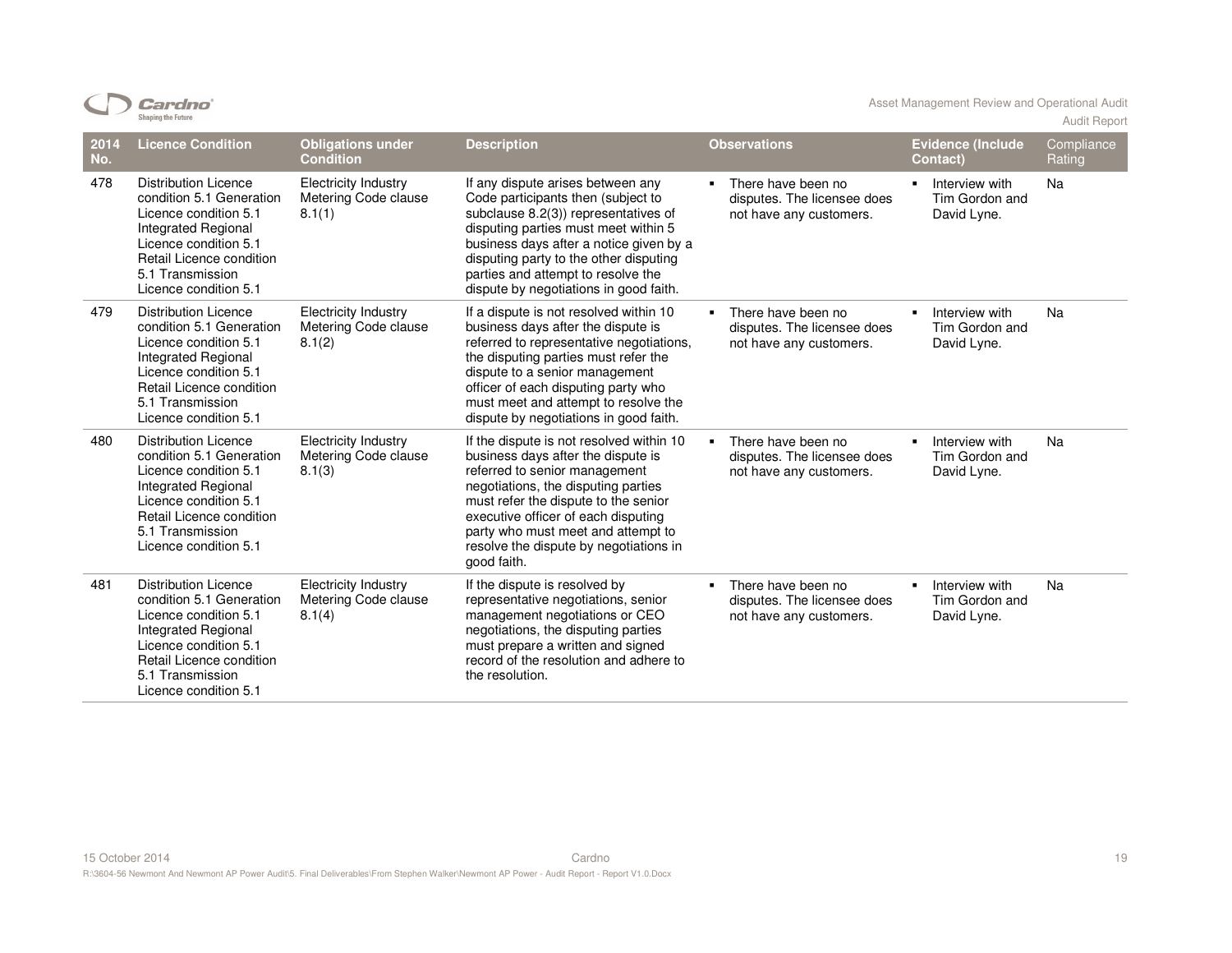|             | Cardnoʻ<br><b>Shaping the Future</b>                                                                                                                                                                                            |                                                                                                                                                                                                                                     |                                                                                                                                                                                                                         |                |                                                                                                                                                                                                                                                                                                                |                                       | Asset Management Review and Operational Audit                                                                                                                                                                        | <b>Audit Report</b>  |
|-------------|---------------------------------------------------------------------------------------------------------------------------------------------------------------------------------------------------------------------------------|-------------------------------------------------------------------------------------------------------------------------------------------------------------------------------------------------------------------------------------|-------------------------------------------------------------------------------------------------------------------------------------------------------------------------------------------------------------------------|----------------|----------------------------------------------------------------------------------------------------------------------------------------------------------------------------------------------------------------------------------------------------------------------------------------------------------------|---------------------------------------|----------------------------------------------------------------------------------------------------------------------------------------------------------------------------------------------------------------------|----------------------|
| 2014<br>No. | <b>Licence Condition</b>                                                                                                                                                                                                        | <b>Obligations under</b><br><b>Condition</b>                                                                                                                                                                                        | <b>Description</b>                                                                                                                                                                                                      |                | <b>Observations</b>                                                                                                                                                                                                                                                                                            |                                       | <b>Evidence (Include</b><br>Contact)                                                                                                                                                                                 | Compliance<br>Rating |
| 482         | <b>Distribution Licence</b><br>condition 5.1 Generation<br>Licence condition 5.1<br><b>Integrated Regional</b><br>Licence condition 5.1<br>Retail Licence condition<br>5.1 Transmission<br>Licence condition 5.1                | <b>Electricity Industry</b><br>Metering Code clause<br>8.3(2)                                                                                                                                                                       | The disputing parties must at all times<br>conduct themselves in a manner which<br>is directed towards achieving the<br>objective in subclause 8.3(1).                                                                  |                | There have been no<br>disputes. The licensee does<br>not have any customers.                                                                                                                                                                                                                                   | $\blacksquare$                        | Interview with<br>Tim Gordon and<br>David Lyne.                                                                                                                                                                      | Na                   |
| 119         | <b>Electricity Industry Act</b><br>section 11                                                                                                                                                                                   | <b>Distribution Licence</b><br>condition 12.1<br><b>Generation Licence</b><br>condition 12.1<br>Integrated Regional<br>Licence condition 12.1 or<br>24.1<br>Retail Licence condition<br>12.1 Transmission<br>Licence condition 12.1 | A licensee and any related body<br>corporate must maintain accounting<br>records that comply with the Australian<br><b>Accounting Standards Board</b><br>Standards or equivalent International<br>Accounting Standards. |                | Compliant accounting<br>records are being<br>maintained.                                                                                                                                                                                                                                                       | $\blacksquare$                        | Interview with<br>Tim Gordon and<br>David Lyne.<br>Annual reports<br>for previous<br>three years<br>viewed.                                                                                                          | $\mathbf{1}$         |
| 101         | <b>Distribution Licence</b><br>condition 14.1<br><b>Generation Licence</b><br>condition 14.1<br><b>Integrated Regional</b><br>Licence condition 14.1<br>Retail Licence condition<br>14.1 Transmission<br>Licence condition 14.1 | <b>Electricity Industry Act</b><br>section $13(1)$                                                                                                                                                                                  | A licensee must, not less than once<br>every 24 months, provide the Authority<br>with a performance audit conducted by<br>an independent expert acceptable to<br>the Authority.                                         | $\blacksquare$ | A performance audit<br>conducted by an<br>independent expert is being<br>provided regularly to the<br>Authority, and within the<br>required timescales.<br>The previous performance<br>audit was reported on in<br>November 2011 and the<br>subsequent audit is<br>currently being undertaken<br>(this audit). | $\blacksquare$<br>$\blacksquare$<br>٠ | Interview with<br>Tim Gordon and<br>David Lyne.<br>Previous<br>performance<br>audit report<br>dated November<br>2011 viewed.<br>Subsequent<br>performance<br>audit currently<br>being<br>undertaken (this<br>audit). | $\mathbf{1}$         |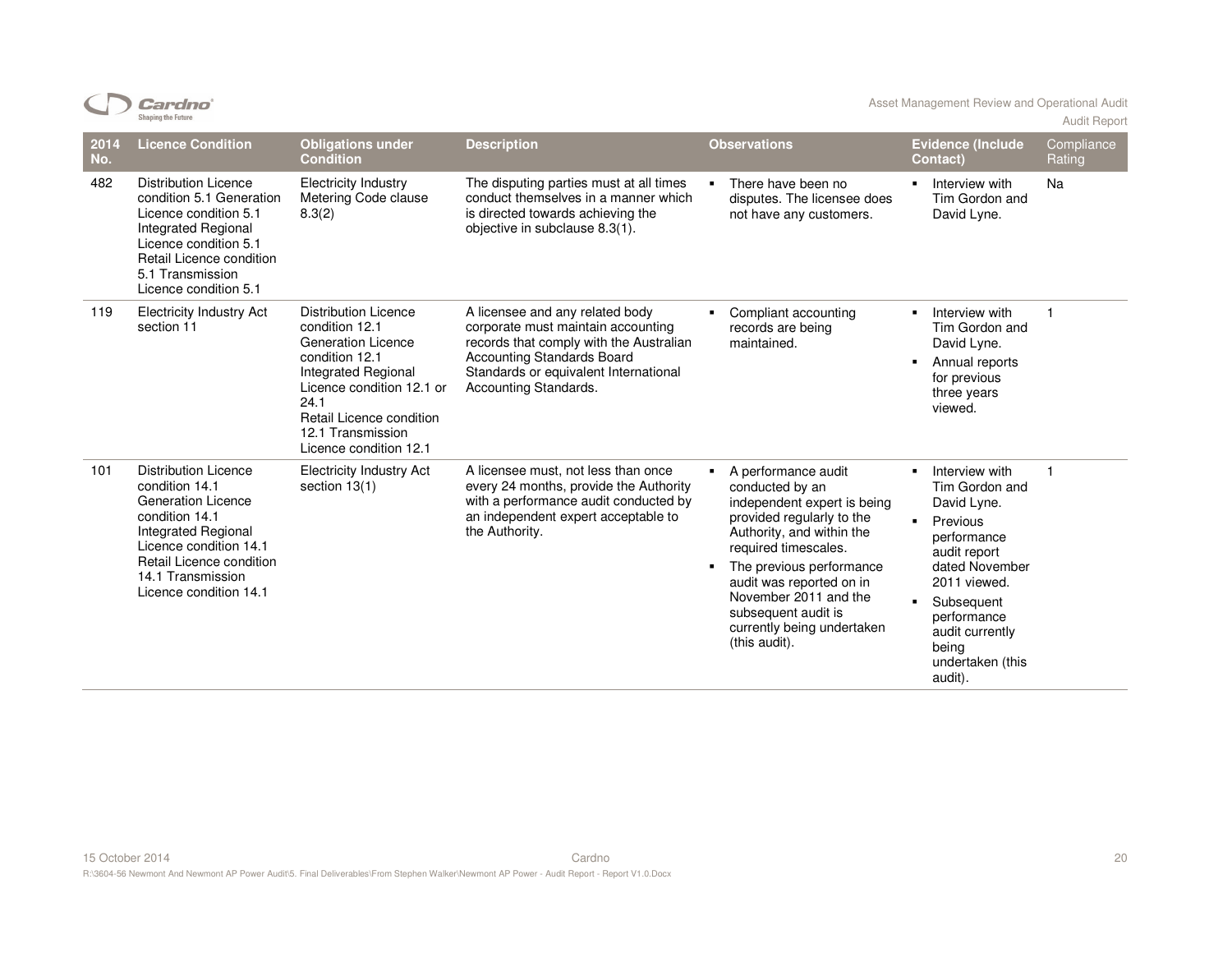|             | <b>Shaping the Future</b>                     |                                                                                                                                                                                                                                        |                                                                                                                                                                                                                                                                                                |                                                                                                                                                                                                                                                                                                                                  |                                                                                                                                                                                                                                                                            | <b>Audit Report</b>  |
|-------------|-----------------------------------------------|----------------------------------------------------------------------------------------------------------------------------------------------------------------------------------------------------------------------------------------|------------------------------------------------------------------------------------------------------------------------------------------------------------------------------------------------------------------------------------------------------------------------------------------------|----------------------------------------------------------------------------------------------------------------------------------------------------------------------------------------------------------------------------------------------------------------------------------------------------------------------------------|----------------------------------------------------------------------------------------------------------------------------------------------------------------------------------------------------------------------------------------------------------------------------|----------------------|
| 2014<br>No. | <b>Licence Condition</b>                      | <b>Obligations under</b><br><b>Condition</b>                                                                                                                                                                                           | <b>Description</b>                                                                                                                                                                                                                                                                             | <b>Observations</b>                                                                                                                                                                                                                                                                                                              | <b>Evidence (Include</b><br>Contact)                                                                                                                                                                                                                                       | Compliance<br>Rating |
| 121         | <b>Electricity Industry Act</b><br>section 11 | <b>Distribution Licence</b><br>condition 14.2<br>Generation Licence<br>condition 14.2 Integrated<br>Regional Licence<br>condition 14.2 Retail<br>Licence condition 14.2<br><b>Transmission Licence</b><br>condition 14.2               | A licensee must comply, and require<br>its auditor to comply, with the<br>Authority's standard audit guidelines<br>dealing with the performance audit.                                                                                                                                         | The licensee has previously<br>complied with, and<br>continues to comply with the<br>Authority's standard audit<br>guidelines dealing with the<br>performance audit.<br>The previous performance<br>٠<br>audit was reported on in<br>November 2011 and the<br>subsequent audit is<br>currently being undertaken<br>(this audit). | Interview with<br>$\blacksquare$<br>Tim Gordon and<br>David Lyne.<br>$\blacksquare$<br>Previous<br>performance<br>audit report<br>dated November<br>2011 viewed.<br>Subsequent<br>$\blacksquare$<br>performance<br>audit currently<br>being<br>undertaken (this<br>audit). |                      |
| 123         | <b>Electricity Industry Act</b><br>section 11 | <b>Distribution Licence</b><br>condition 15.1<br><b>Generation Licence</b><br>condition 15.1 Integrated<br><b>Regional Licence</b><br>condition 15.1 Retail<br>Licence condition 15.1<br><b>Transmission Licence</b><br>condition 15.1 | A licensee must report to the Authority,<br>in the manner prescribed, if a licensee<br>is under external administration or<br>there is a significant change in the<br>circumstances upon which the licence<br>was granted which may affect a<br>licensee's ability to meet its<br>obligations. | The licensee is not under<br>٠.<br>external administration nor<br>has there been a change in<br>circumstances upon which<br>the licence was granted<br>which could affect its ability<br>to meet its obligations.                                                                                                                | Interview with<br>Tim Gordon and<br>David Lyne.                                                                                                                                                                                                                            | Nr                   |
| 124         | <b>Electricity Industry Act</b><br>section 11 | <b>Distribution Licence</b><br>condition 16.1<br>Generation Licence<br>condition 16.1 Integrated<br><b>Regional Licence</b><br>condition 16.1 Retail<br>Licence condition 16.1<br><b>Transmission Licence</b><br>condition 16.1        | A licensee must provide the Authority,<br>in the manner prescribed, any<br>information the Authority requires in<br>connection with its functions under the<br>Electricity Industry Act.                                                                                                       | The licensee has provided<br>information to the Authority,<br>such as Compliance<br>Reports on time.                                                                                                                                                                                                                             | Interview with<br>$\blacksquare$<br>Tim Gordon and<br>David Lyne.<br>Compliance<br>$\blacksquare$<br>Reports for<br>financial year<br>ending 2013<br>viewed.                                                                                                               | $\mathbf{1}$         |

 $CD$  Cardno<sup>\*</sup>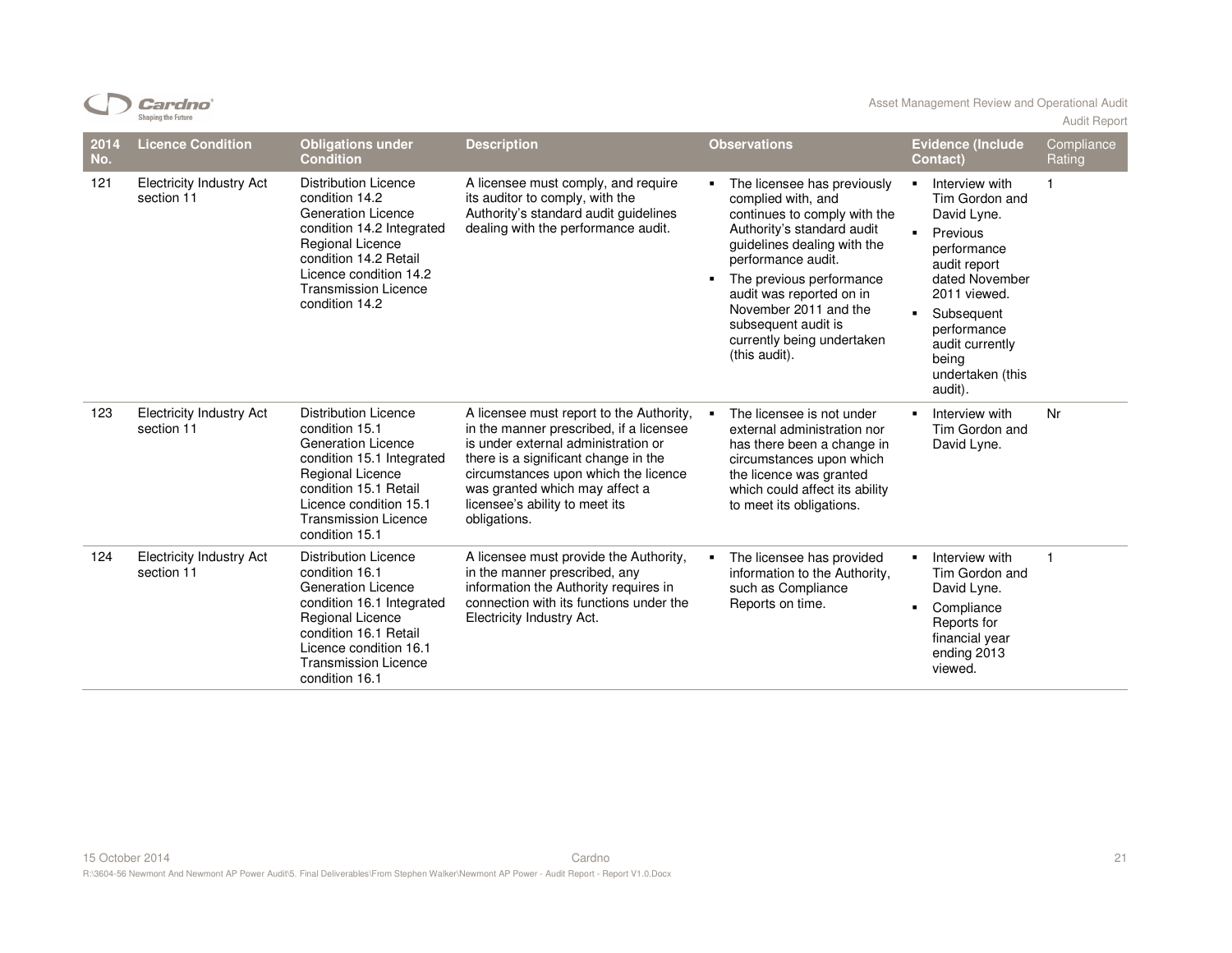|             | <b>Cardno</b> ʻ<br><b>Shaping the Future</b>  |                                                                                                                                                                                                                                                                             |                                                                                                                               |                                                                                                 | Asset Management Review and Operational Audit                     | <b>Audit Report</b>  |
|-------------|-----------------------------------------------|-----------------------------------------------------------------------------------------------------------------------------------------------------------------------------------------------------------------------------------------------------------------------------|-------------------------------------------------------------------------------------------------------------------------------|-------------------------------------------------------------------------------------------------|-------------------------------------------------------------------|----------------------|
| 2014<br>No. | <b>Licence Condition</b>                      | <b>Obligations under</b><br><b>Condition</b>                                                                                                                                                                                                                                | <b>Description</b>                                                                                                            | <b>Observations</b>                                                                             | <b>Evidence (Include</b><br>Contact)                              | Compliance<br>Rating |
| 125         | <b>Electricity Industry Act</b><br>section 11 | <b>Distribution Licence</b><br>condition 17.1 and 17.2<br><b>Generation Licence</b><br>condition 17.1 and 17.2<br>Integrated Regional<br>Licence condition 17.1<br>and 17.2<br>Retail Licence condition<br>17.1 and 17.2<br>Transmission Licence<br>condition 17.1 and 17.2 | A licensee must publish any<br>information it is directed by the<br>Authority to publish, within the<br>timeframes specified. | No directions have been<br>made by the Authority for<br>the licensee to publish<br>information. | Interview with<br>Tim Gordon and<br>David Lyne.                   | Nr                   |
| 126         | <b>Electricity Industry Act</b><br>section 11 | Distribution Licence<br>condition 18.1<br><b>Generation Licence</b><br>condition 18.1 Integrated<br>Regional Licence<br>condition 18.1 Retail<br>Licence condition 18.1<br><b>Transmission Licence</b><br>condition 18.1                                                    | Unless otherwise specified, all notices<br>must be in writing.                                                                | No notices have been<br>issued.                                                                 | Interview with<br>$\blacksquare$<br>Tim Gordon and<br>David Lyne. | Nr                   |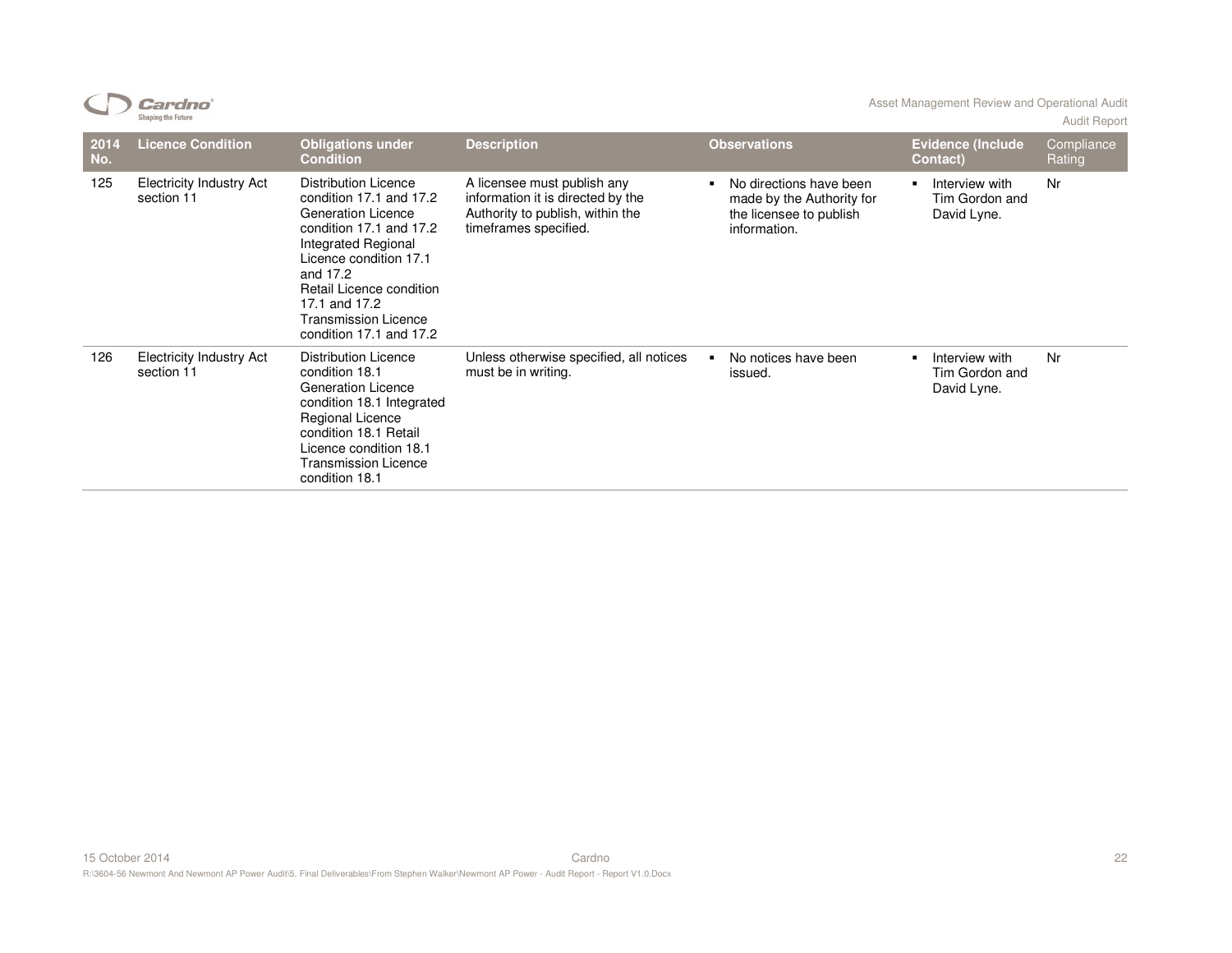

# 6 Recommendations

## 6.1 Performance Audit

There are no recommendations from the current audit.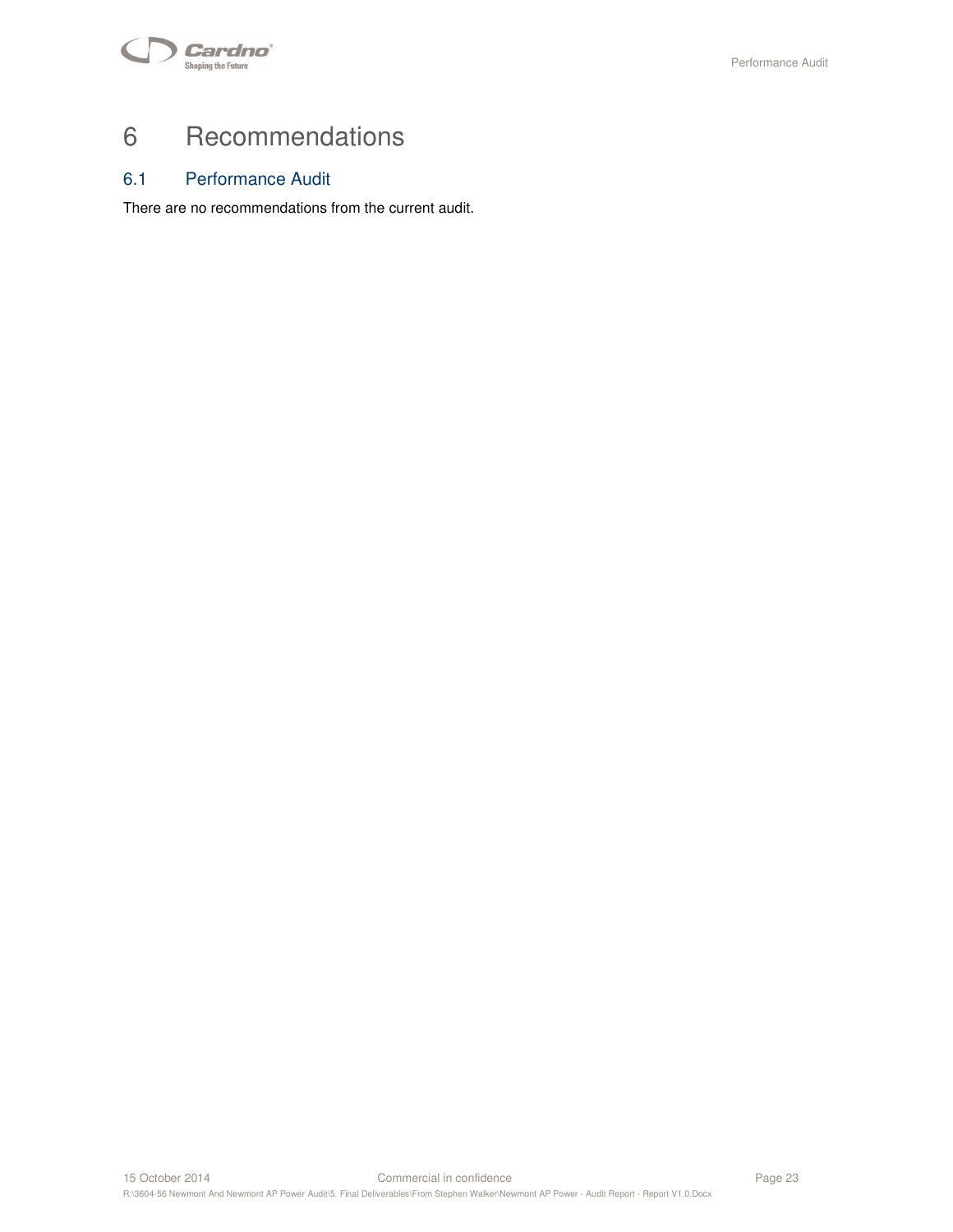

# 7 Confirmation of the Audit/Review

I confirm that the audit/review carried out at Newmont AP Power Pty Ltd on 25 August 2014 and recorded in this report is an accurate presentation of our findings and opinions.

Sim Martin

\_\_\_\_\_\_\_\_\_\_\_\_\_\_\_\_\_\_\_\_\_\_\_\_\_\_

Simon Martin BEng(Hons) CPEng MIEAust Cardno (QLD) Pty Ltd 515 St Paul's Terrace Fortitude Valley QLD 4006

30 September 2014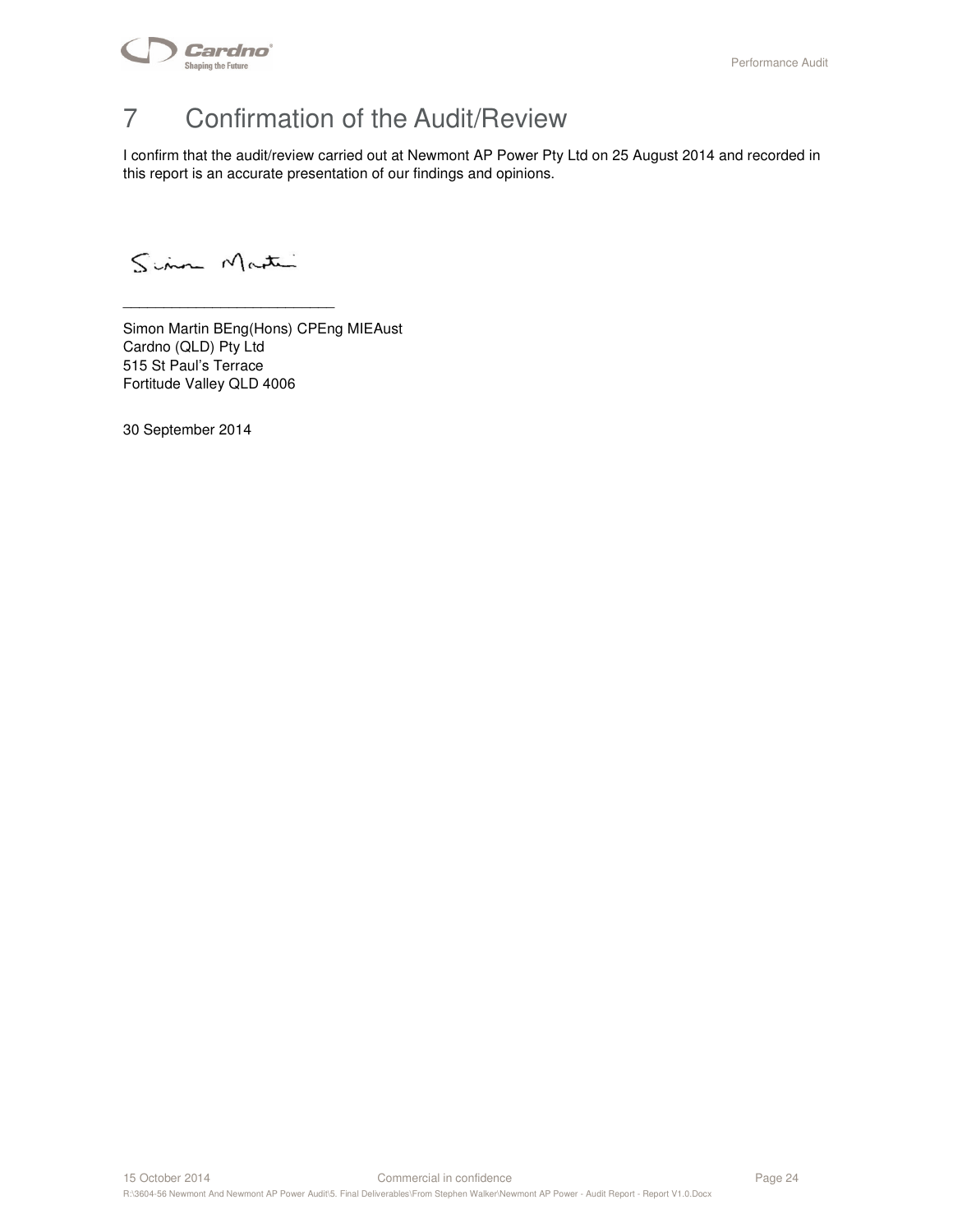Performance Audit

APPENDIX A RISK MANAGEMENT FRAMEWORK





15 October 2014 Commercial in confidence Page 25

R:\3604-56 Newmont And Newmont AP Power Audit\5. Final Deliverables\From Stephen Walker\Newmont AP Power - Audit Report - Report V1.0.Docx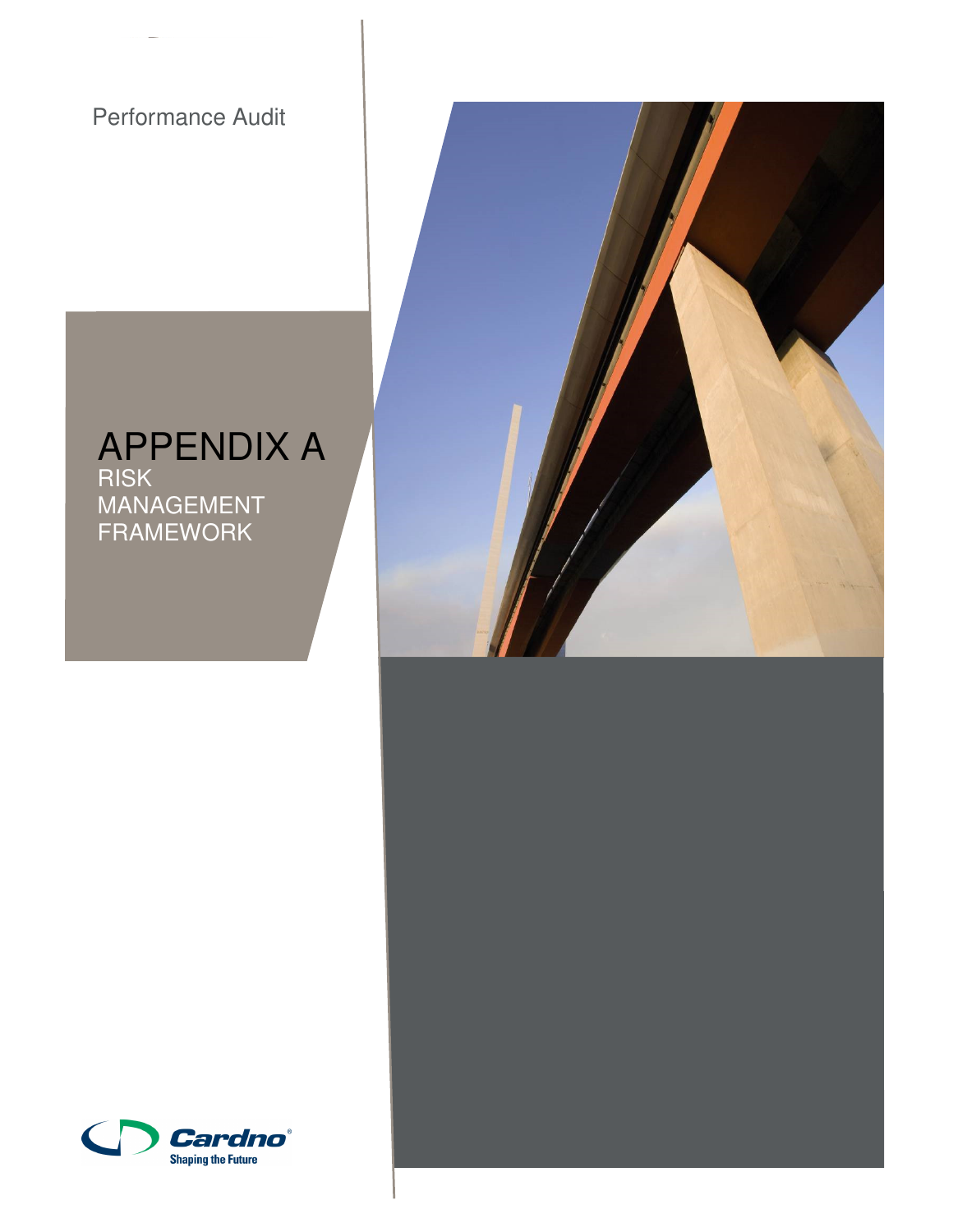

#### **Types of Compliance Risk**

| <b>Type of Risk</b>            | <b>Examples</b>                                                                                                                                                     |
|--------------------------------|---------------------------------------------------------------------------------------------------------------------------------------------------------------------|
| Supply quality and reliability | Delays in new connections, excessive supply interruptions, supply<br>quality standards not met.                                                                     |
| Consumer protection            | Customer service levels not met, incorrect bills, disconnection and<br>reconnection standards not met, customers unable to access financial<br>hardship assistance. |
| Legislation/licence            | Breach of industry Acts, regulations and codes, contravention of licence<br>conditions.                                                                             |

#### **Risk Assessment Rating Scales**

The consequence, likelihood, inherent risk and adequacy of internal controls are assessed using a 3-point rating scale as described below. The rating scale is as per the Audit and Review Guidelines: Electricity and Gas Licences, (Economic Regulation Authority), April 2014.

#### **Consequence Rating**

The consequence rating scale is outlined below.

|   | Rating   | <b>Supply Quality and Reliability</b>                                                                                                                                                                                                                                                                                                                                                                                                                                                                                          | <b>Consumer Protection</b>                                                                                                                                                                                                                                                                                                                                                                                | <b>Breaches of Legislation</b><br>or Other Licence<br><b>Conditions</b>                                                                                                                                                                                      |
|---|----------|--------------------------------------------------------------------------------------------------------------------------------------------------------------------------------------------------------------------------------------------------------------------------------------------------------------------------------------------------------------------------------------------------------------------------------------------------------------------------------------------------------------------------------|-----------------------------------------------------------------------------------------------------------------------------------------------------------------------------------------------------------------------------------------------------------------------------------------------------------------------------------------------------------------------------------------------------------|--------------------------------------------------------------------------------------------------------------------------------------------------------------------------------------------------------------------------------------------------------------|
| 1 | Minor    | Breaches of supply quality or<br>reliability standards - affecting<br>small number of customers.<br>Delays in providing a small<br>proportion of new connections.                                                                                                                                                                                                                                                                                                                                                              | Customer complaints procedures<br>not followed in a few instances.<br>Small percentage of disconnections<br>or reconnections not completed on<br>time.<br>Small percentage of bills not issued<br>on time.                                                                                                                                                                                                | Legislative obligations or<br>licence conditions not fully<br>complied with, minor<br>impact on customers or<br>third parties.<br>Compliance framework<br>generally fit for purpose<br>and operating effectively.                                            |
| 2 | Moderate | Supply quality breach events that<br>significantly impact customers;<br>large number of customers<br>affected and/or extended<br>duration and/or damage to<br>customer equipment.<br>Supply interruptions affecting<br>significant proportion of<br>customers on the network for up<br>to one day.<br>Significant number of customers<br>experiencing excessive number<br>of interruptions per annum.<br>Significant percentage of new<br>connections not provided on<br>time/ some customers<br>experiencing extended delays. | Significant percentage of<br>complaints not being correctly<br>handled.<br>Customers not receiving correct<br>advice regarding financial hardship.<br>Significant percentage of bills not<br>issued on time.<br>Ongoing instances of<br>disconnections and reconnections<br>not completed on time, remedial<br>actions not being taken or proving<br>ineffective. Instances of wrongful<br>disconnection. | More widespread<br>breaches of legislative<br>obligations or licence<br>conditions over time.<br>Compliance framework<br>requires improvement to<br>meet minimum standards.                                                                                  |
| 3 | Major    | Supply interruptions affecting<br>significant proportion of<br>customers on the network for<br>more than one day.<br>Majority of new connections not<br>completed on time/ large number<br>of customers experiencing<br>extended delays.                                                                                                                                                                                                                                                                                       | Significant failure of one or more<br>customer protection processes<br>leading to ongoing breaches of<br>standards.<br>Ongoing instances of wrongful<br>disconnection.                                                                                                                                                                                                                                    | Wilful breach of legislative<br>obligation or licence<br>condition.<br>Widespread and/or<br>ongoing breaches of<br>legislative obligations or<br>licence conditions.<br>Compliance framework<br>not fit for purpose,<br>requires significant<br>improvement. |